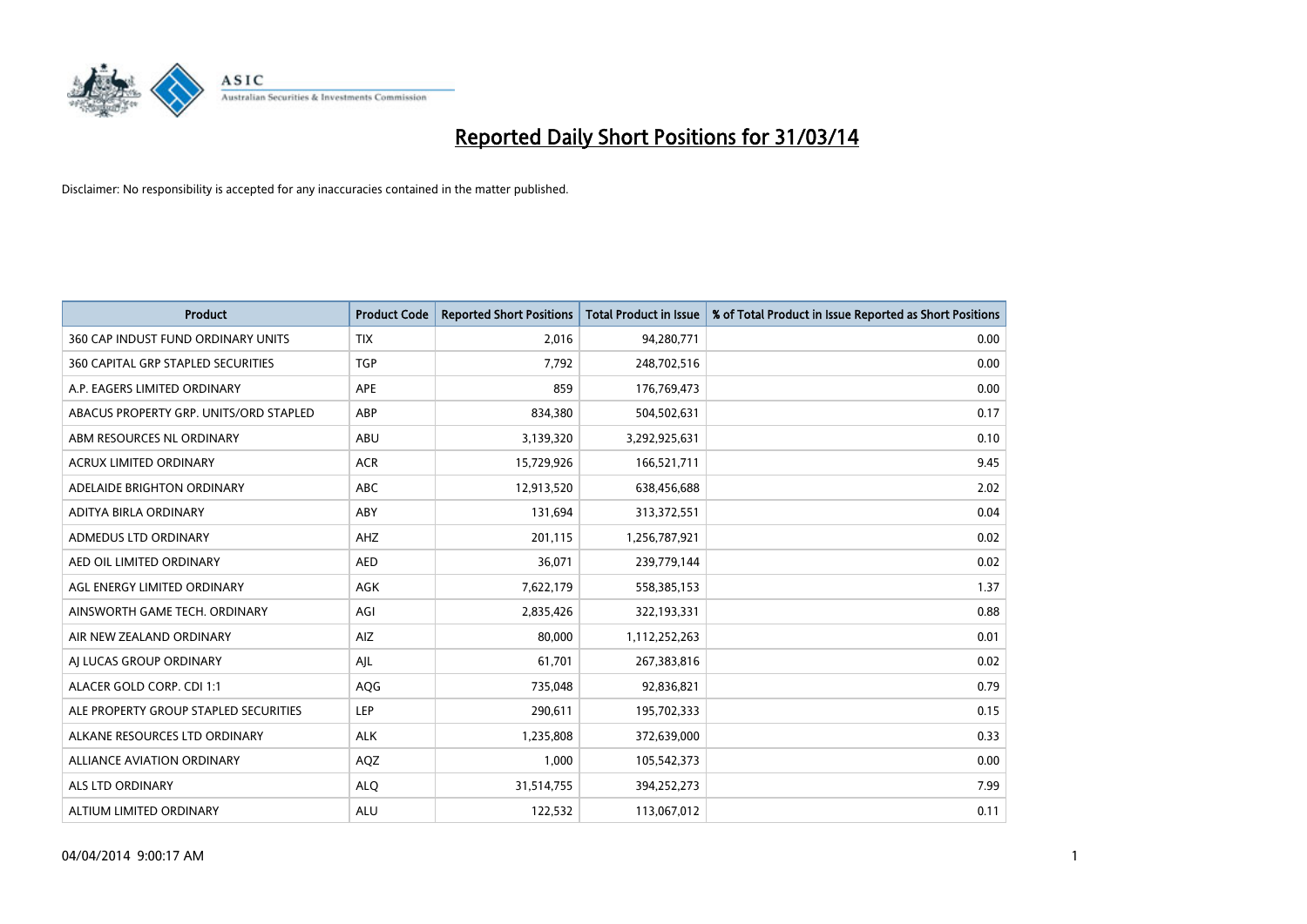

| <b>Product</b>                          | <b>Product Code</b> | <b>Reported Short Positions</b> | <b>Total Product in Issue</b> | % of Total Product in Issue Reported as Short Positions |
|-----------------------------------------|---------------------|---------------------------------|-------------------------------|---------------------------------------------------------|
| ALTONA MINING LTD ORDINARY              | <b>AOH</b>          | 230,874                         | 532,234,704                   | 0.04                                                    |
| ALUMINA LIMITED ORDINARY                | AWC                 | 81,679,350                      | 2,806,225,615                 | 2.91                                                    |
| AMALGAMATED HOLDINGS ORDINARY           | AHD                 | 10,042                          | 157,854,701                   | 0.01                                                    |
| AMCOM TELECOMM. ORDINARY                | AMM                 | 966,183                         | 244,557,101                   | 0.40                                                    |
| AMCOR LIMITED ORDINARY                  | AMC                 | 4,796,181                       | 1,206,684,923                 | 0.40                                                    |
| AMP CAPITAL CHINA ORDINARY UNITS        | <b>AGF</b>          | 128,063                         | 366,112,610                   | 0.03                                                    |
| AMP LIMITED ORDINARY                    | AMP                 | 38,594,334                      | 2,957,737,964                 | 1.30                                                    |
| ANSELL LIMITED ORDINARY                 | <b>ANN</b>          | 4,513,481                       | 152,937,881                   | 2.95                                                    |
| ANTARES ENERGY LTD ORDINARY             | <b>AZZ</b>          | 1,097,014                       | 255,000,000                   | 0.43                                                    |
| ANZ BANKING GRP LTD ORDINARY            | ANZ                 | 7,220,673                       | 2,744,118,670                 | 0.26                                                    |
| APA GROUP STAPLED SECURITIES            | APA                 | 24,998,184                      | 835,750,807                   | 2.99                                                    |
| APN NEWS & MEDIA ORDINARY               | <b>APN</b>          | 5,445,721                       | 1,029,041,356                 | 0.53                                                    |
| AQUARIUS PLATINUM. ORDINARY             | <b>AOP</b>          | 2,960,582                       | 487,782,536                   | 0.61                                                    |
| AQUILA RESOURCES ORDINARY               | <b>AQA</b>          | 11,710,263                      | 411,804,442                   | 2.84                                                    |
| ARAFURA RESOURCE LTD ORDINARY           | <b>ARU</b>          | 38,002                          | 441,270,644                   | 0.01                                                    |
| ARB CORPORATION ORDINARY                | ARP                 | 1,489,505                       | 72,493,302                    | 2.05                                                    |
| ARDENT LEISURE GROUP STAPLED SECURITIES | AAD                 | 3,066,966                       | 405,055,708                   | 0.76                                                    |
| ARENA REIT. ORDINARY UNITS              | <b>ARF</b>          | 33,164                          | 211,495,653                   | 0.02                                                    |
| ARISTOCRAT LEISURE ORDINARY             | ALL                 | 8,661,878                       | 551,418,047                   | 1.57                                                    |
| ARRIUM LTD ORDINARY                     | ARI                 | 25,424,823                      | 1,361,469,008                 | 1.87                                                    |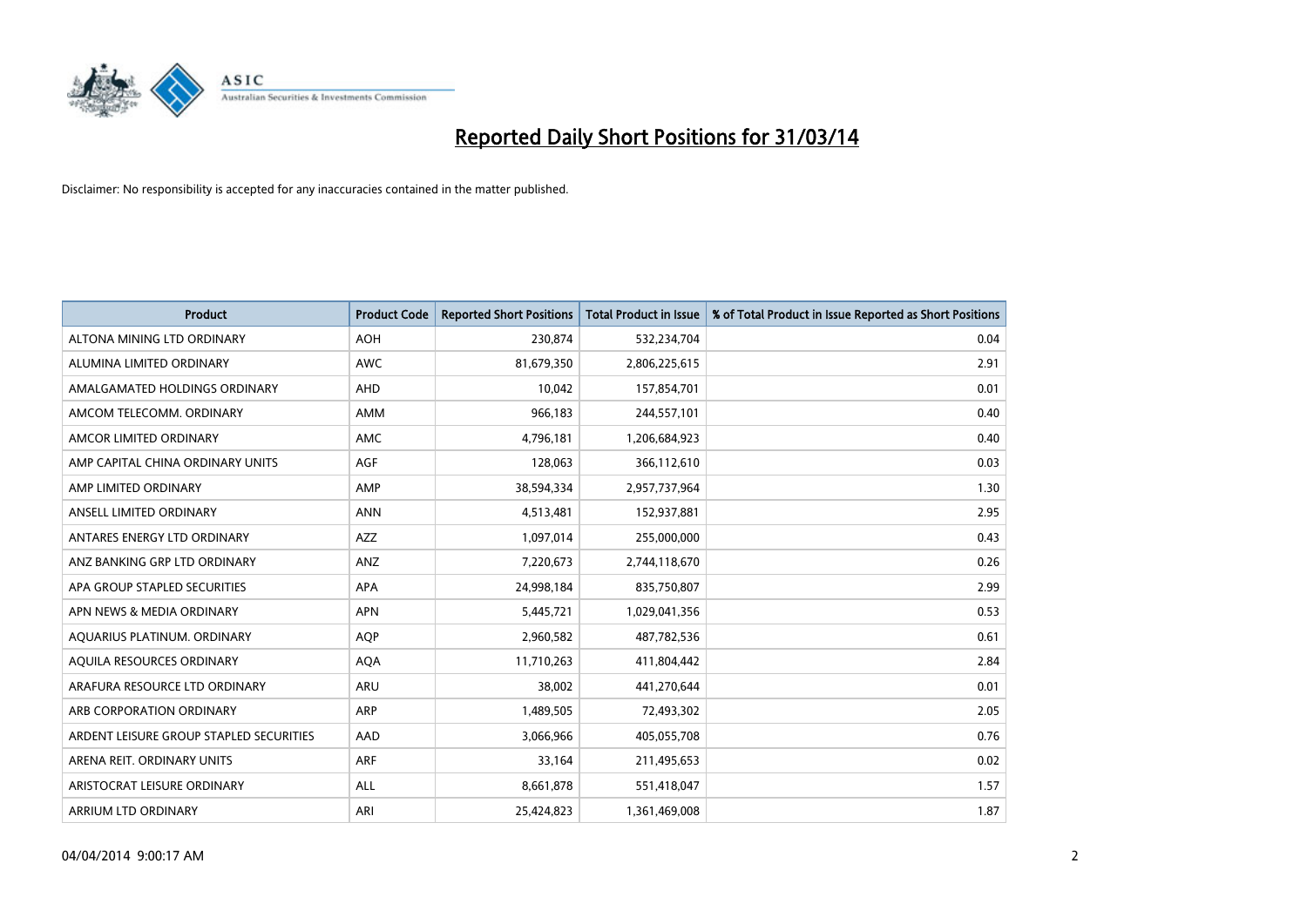

| <b>Product</b>                            | <b>Product Code</b> | <b>Reported Short Positions</b> | <b>Total Product in Issue</b> | % of Total Product in Issue Reported as Short Positions |
|-------------------------------------------|---------------------|---------------------------------|-------------------------------|---------------------------------------------------------|
| ASCIANO LIMITED ORDINARY                  | <b>AIO</b>          | 9,244,310                       | 975,385,664                   | 0.95                                                    |
| ASG GROUP LIMITED ORDINARY                | ASZ                 | 553,838                         | 206,720,839                   | 0.27                                                    |
| ASPEN GROUP ORD/UNITS STAPLED             | <b>APZ</b>          | 76,578                          | 119,946,366                   | 0.06                                                    |
| ASTRO JAP PROP GROUP STAPLED US PROHIBIT. | AJA                 | 25,849                          | 67,211,752                    | 0.04                                                    |
| ASX LIMITED ORDINARY                      | ASX                 | 4,160,124                       | 193,595,162                   | 2.15                                                    |
| ATLAS IRON LIMITED ORDINARY               | <b>AGO</b>          | 102,976,662                     | 915,496,158                   | 11.25                                                   |
| AUCKLAND INTERNATION ORDINARY             | AIA                 | 4,590                           | 1,322,564,489                 | 0.00                                                    |
| AURIZON HOLDINGS LTD ORDINARY             | AZJ                 | 24,794,154                      | 2,137,284,503                 | 1.16                                                    |
| <b>AURORA OIL &amp; GAS ORDINARY</b>      | <b>AUT</b>          | 4,433,380                       | 448,785,778                   | 0.99                                                    |
| AUSDRILL LIMITED ORDINARY                 | ASL                 | 30,318,058                      | 312,277,224                   | 9.71                                                    |
| AUSENCO LIMITED ORDINARY                  | AAX                 | 2,080,622                       | 168,449,799                   | 1.24                                                    |
| <b>AUSTAL LIMITED ORDINARY</b>            | ASB                 | 345,563                         | 346, 379, 377                 | 0.10                                                    |
| AUSTBROKERS HOLDINGS ORDINARY             | <b>AUB</b>          | 1,728                           | 59,642,171                    | 0.00                                                    |
| AUSTIN ENGINEERING ORDINARY               | ANG                 | 1,107,724                       | 84,274,004                    | 1.31                                                    |
| AUSTRALAND PROPERTY STAPLED SECURITY      | <b>ALZ</b>          | 3,706,947                       | 578,984,528                   | 0.64                                                    |
| AUSTRALIAN AGRICULT. ORDINARY             | AAC                 | 3,934,615                       | 532,294,404                   | 0.74                                                    |
| <b>AUSTRALIAN EDUCATION UNITS</b>         | <b>AEU</b>          | 174,436                         | 205,069,661                   | 0.09                                                    |
| AUSTRALIAN FOUNDAT, ORDINARY              | AFI                 | 638                             | 1,049,055,166                 | 0.00                                                    |
| AUSTRALIAN INFR LTD ORDINARY              | <b>AIX</b>          | 20,098                          | 620,733,944                   | 0.00                                                    |
| AUSTRALIAN PHARM. ORDINARY                | API                 | 11,315,588                      | 488,115,883                   | 2.32                                                    |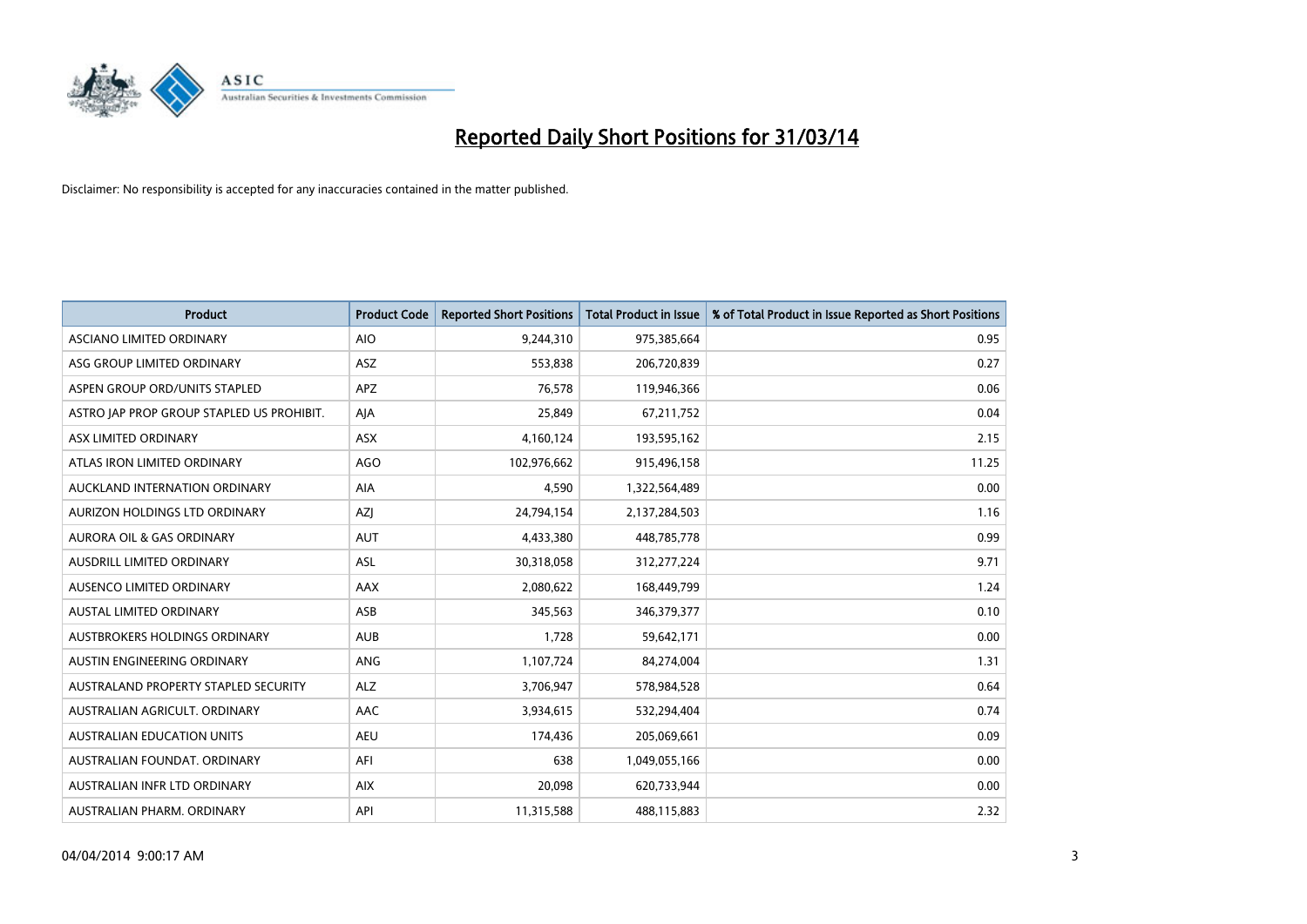

| <b>Product</b>                       | <b>Product Code</b> | <b>Reported Short Positions</b> | <b>Total Product in Issue</b> | % of Total Product in Issue Reported as Short Positions |
|--------------------------------------|---------------------|---------------------------------|-------------------------------|---------------------------------------------------------|
| <b>AUTOMOTIVE HOLDINGS ORDINARY</b>  | AHE                 | 4,095,290                       | 293,530,972                   | 1.40                                                    |
| AVEO GROUP STAPLED SECURITIES        | <b>AOG</b>          | 11,173,960                      | 500,111,460                   | 2.23                                                    |
| AWE LIMITED ORDINARY                 | <b>AWE</b>          | 317,502                         | 522,696,385                   | 0.06                                                    |
| <b>AZONTO PET LTD ORDINARY</b>       | APY                 | $\mathbf{1}$                    | 1,158,625,100                 | 0.00                                                    |
| <b>BANDANNA ENERGY ORDINARY</b>      | <b>BND</b>          | 26,591,202                      | 528,481,199                   | 5.03                                                    |
| BANK OF QUEENSLAND. ORDINARY         | <b>BOQ</b>          | 4,355,814                       | 322,566,581                   | 1.35                                                    |
| <b>BANNERMAN RESOURCES ORDINARY</b>  | <b>BMN</b>          | 300,047                         | 322,885,298                   | 0.09                                                    |
| <b>BASE RES LIMITED ORDINARY</b>     | <b>BSE</b>          | 6,427,865                       | 561,840,029                   | 1.14                                                    |
| <b>BATHURST RES LTD. ORDINARY</b>    | <b>BRL</b>          | 12,841,755                      | 821,457,725                   | 1.56                                                    |
| <b>BC IRON LIMITED ORDINARY</b>      | <b>BCI</b>          | 1,231,975                       | 124,028,630                   | 0.99                                                    |
| BEACH ENERGY LIMITED ORDINARY        | <b>BPT</b>          | 18,703,304                      | 1,283,241,004                 | 1.46                                                    |
| BEADELL RESOURCE LTD ORDINARY        | <b>BDR</b>          | 48,611,170                      | 790,777,280                   | 6.15                                                    |
| BEGA CHEESE LTD ORDINARY             | <b>BGA</b>          | 704,603                         | 152,245,802                   | 0.46                                                    |
| BENDIGO AND ADELAIDE ORDINARY        | <b>BEN</b>          | 11,918,451                      | 410,297,092                   | 2.90                                                    |
| BENITEC BIOPHARMA ORDINARY           | <b>BLT</b>          | 16,625                          | 100,177,526                   | 0.02                                                    |
| BENTHAM IMF LTD ORDINARY             | <b>IMF</b>          | 4,085,538                       | 164,380,143                   | 2.49                                                    |
| BERKELEY RESOURCES ORDINARY          | <b>BKY</b>          | 31,002                          | 180,361,323                   | 0.02                                                    |
| BETASHARES ASX RES ETF UNITS         | <b>ORE</b>          | 517,432                         | 3,022,150                     | 17.12                                                   |
| <b>BHP BILLITON LIMITED ORDINARY</b> | <b>BHP</b>          | 10,133,103                      | 3,211,691,105                 | 0.32                                                    |
| <b>BILLABONG DEFERRED</b>            | <b>BBGN</b>         | 16,405                          | 180,273,753                   | 0.01                                                    |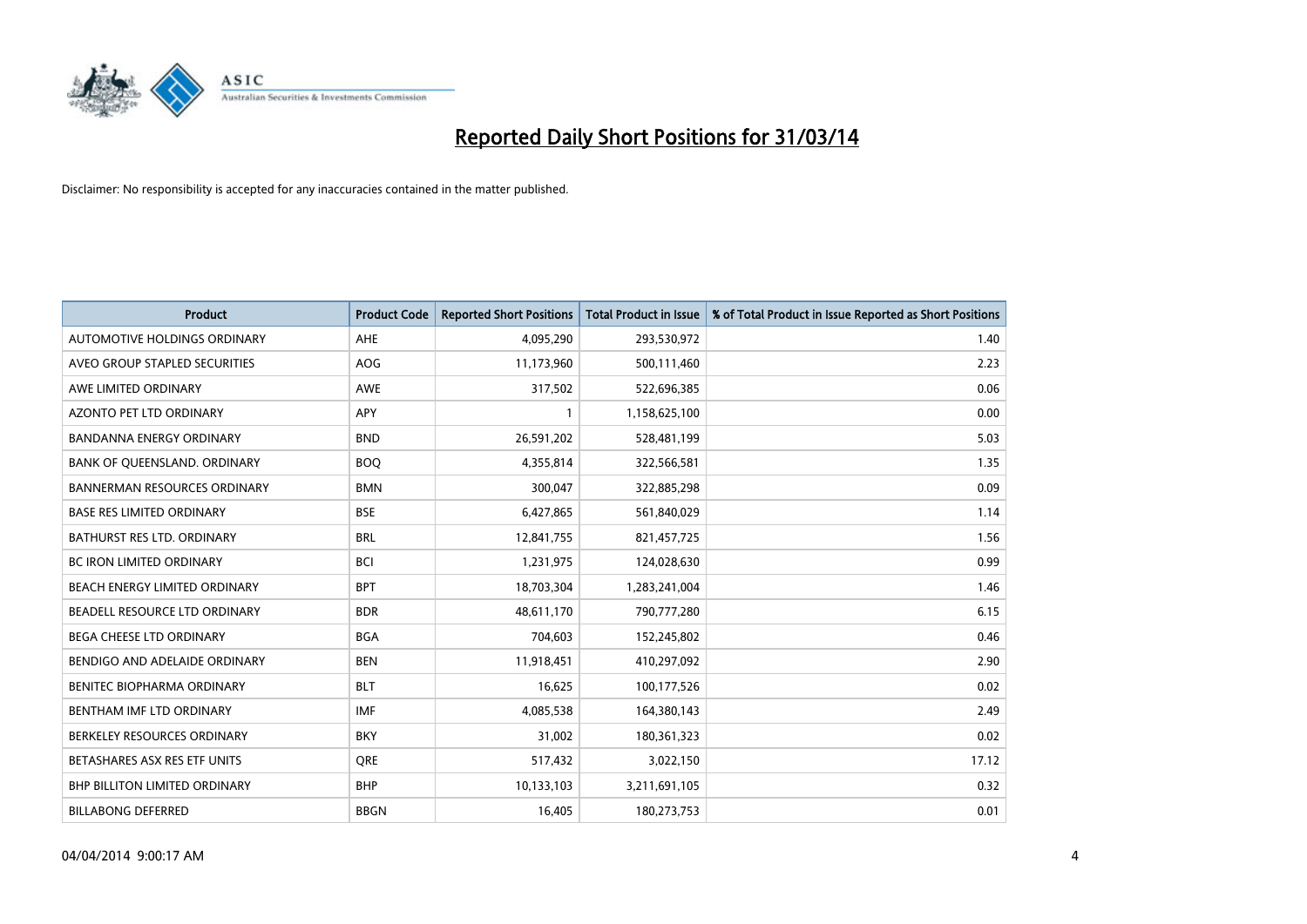

| <b>Product</b>                         | <b>Product Code</b> | <b>Reported Short Positions</b> | <b>Total Product in Issue</b> | % of Total Product in Issue Reported as Short Positions |
|----------------------------------------|---------------------|---------------------------------|-------------------------------|---------------------------------------------------------|
| <b>BILLABONG ORDINARY</b>              | <b>BBG</b>          | 14,843,919                      | 878,020,691                   | 1.69                                                    |
| <b>BIONOMICS LIMITED ORDINARY</b>      | <b>BNO</b>          | 326,321                         | 417,311,567                   | 0.08                                                    |
| <b>BLACKMORES LIMITED ORDINARY</b>     | <b>BKL</b>          | 5,629                           | 17,046,032                    | 0.03                                                    |
| BLACKTHORN RESOURCES ORD US PROHIBITED | <b>BTR</b>          | 275,589                         | 164,285,950                   | 0.17                                                    |
| <b>BLUESCOPE STEEL LTD ORDINARY</b>    | <b>BSL</b>          | 6,393,654                       | 558,733,728                   | 1.14                                                    |
| <b>BOART LONGYEAR ORDINARY</b>         | <b>BLY</b>          | 47,215,013                      | 461,163,412                   | 10.24                                                   |
| <b>BOOM LOGISTICS ORDINARY</b>         | <b>BOL</b>          | 150,000                         | 474,868,764                   | 0.03                                                    |
| BORAL LIMITED, ORDINARY                | <b>BLD</b>          | 24,529,729                      | 782,736,249                   | 3.13                                                    |
| <b>BRADKEN LIMITED ORDINARY</b>        | <b>BKN</b>          | 18,494,910                      | 171,027,249                   | 10.81                                                   |
| <b>BRAMBLES LIMITED ORDINARY</b>       | <b>BXB</b>          | 1,365,562                       | 1,562,140,497                 | 0.09                                                    |
| BREVILLE GROUP LTD ORDINARY            | <b>BRG</b>          | 2,081,100                       | 130,095,322                   | 1.60                                                    |
| <b>BRICKWORKS LIMITED ORDINARY</b>     | <b>BKW</b>          | 26,176                          | 148,038,996                   | 0.02                                                    |
| <b>BROCKMAN MINING LTD ORDINARY</b>    | <b>BCK</b>          | 690,036                         | 8,381,982,131                 | 0.01                                                    |
| BT INVESTMENT MNGMNT ORDINARY          | <b>BTT</b>          | 257,521                         | 282,727,073                   | 0.09                                                    |
| <b>BURU ENERGY ORDINARY</b>            | <b>BRU</b>          | 13,404,942                      | 298,505,530                   | 4.49                                                    |
| <b>BWP TRUST ORDINARY UNITS</b>        | <b>BWP</b>          | 6,530,887                       | 634,395,195                   | 1.03                                                    |
| <b>CABCHARGE AUSTRALIA ORDINARY</b>    | CAB                 | 8,949,402                       | 120,430,683                   | 7.43                                                    |
| CALTEX AUSTRALIA ORDINARY              | <b>CTX</b>          | 2,058,656                       | 270,000,000                   | 0.76                                                    |
| <b>CARDNO LIMITED ORDINARY</b>         | CDD                 | 6,632,958                       | 160,954,250                   | 4.12                                                    |
| <b>CARINDALE PROPERTY UNIT</b>         | <b>CDP</b>          | 507                             | 70,000,000                    | 0.00                                                    |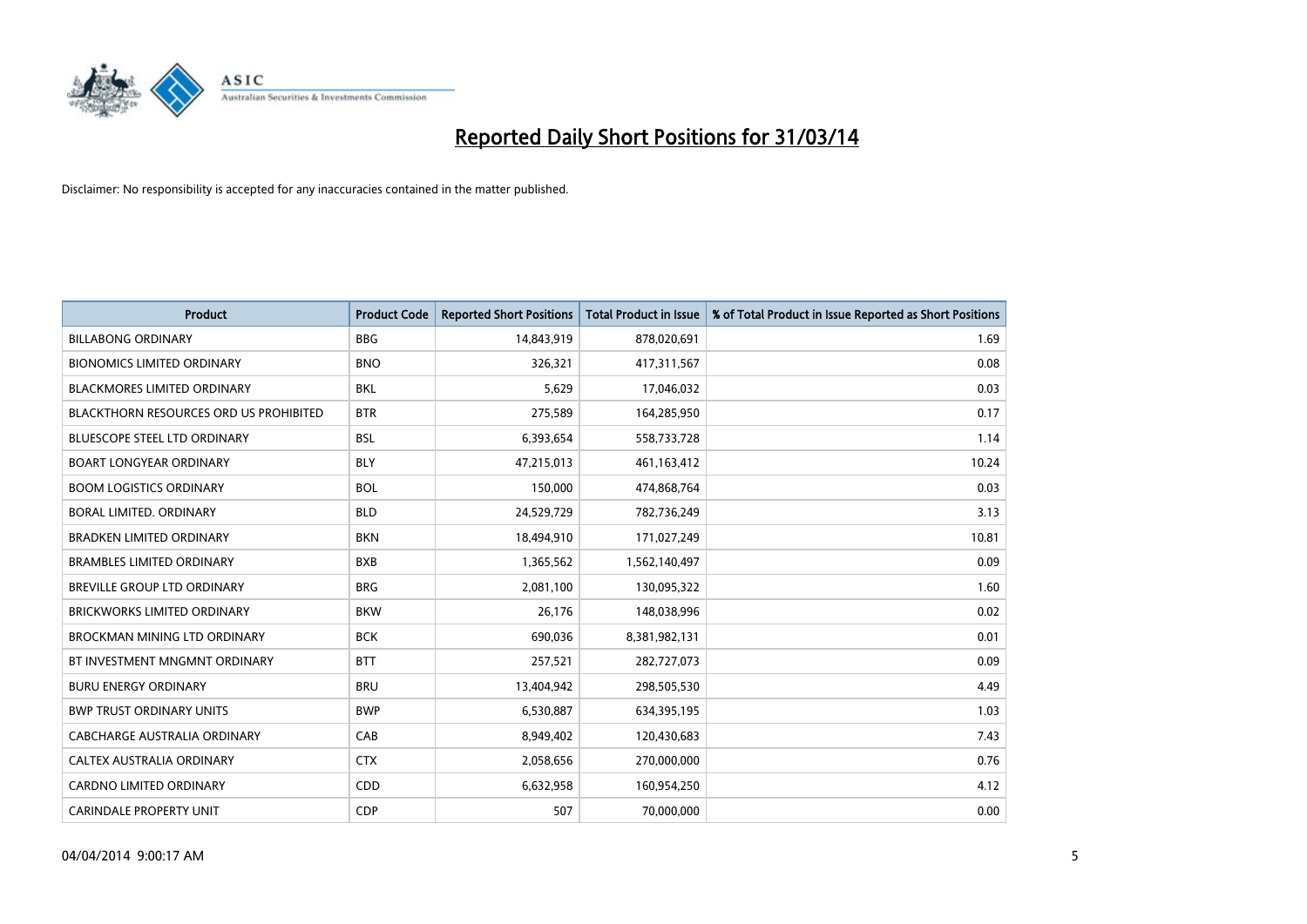

| <b>Product</b>                          | <b>Product Code</b> | <b>Reported Short Positions</b> | <b>Total Product in Issue</b> | % of Total Product in Issue Reported as Short Positions |
|-----------------------------------------|---------------------|---------------------------------|-------------------------------|---------------------------------------------------------|
| CARNARVON PETROLEUM ORDINARY            | <b>CVN</b>          | 734                             | 986,565,952                   | 0.00                                                    |
| CARSALES.COM LTD ORDINARY               | <b>CRZ</b>          | 7,107,151                       | 237,773,965                   | 2.99                                                    |
| CASH CONVERTERS ORDINARY                | CCV                 | 12,282,885                      | 426,302,767                   | 2.88                                                    |
| CEDAR WOODS PROP. ORDINARY              | <b>CWP</b>          | 82,968                          | 73,732,683                    | 0.11                                                    |
| CENTRAL PETROLEUM ORDINARY              | <b>CTP</b>          | 495,167                         | 309,220,273                   | 0.16                                                    |
| <b>CERAMIC FUEL CELLS ORDINARY</b>      | <b>CFU</b>          | 4,058                           | 1,771,524,324                 | 0.00                                                    |
| CFS RETAIL TRUST GRP STAPLED SECURITIES | <b>CFX</b>          | 71,138,689                      | 3,018,050,810                 | 2.36                                                    |
| CHALLENGER DIV.PRO. STAPLED UNITS       | <b>CDI</b>          | 170,471                         | 214,101,013                   | 0.08                                                    |
| <b>CHALLENGER LIMITED ORDINARY</b>      | <b>CGF</b>          | 1,212,319                       | 530,862,585                   | 0.23                                                    |
| CHARTER HALL GROUP STAPLED US PROHIBIT. | <b>CHC</b>          | 354,429                         | 347,925,558                   | 0.10                                                    |
| <b>CHARTER HALL RETAIL UNITS</b>        | <b>CQR</b>          | 10,344,554                      | 369,040,750                   | 2.80                                                    |
| <b>CHORUS LIMITED ORDINARY</b>          | <b>CNU</b>          | 515,490                         | 396,369,767                   | 0.13                                                    |
| CITIGOLD CORP LTD ORDINARY              | <b>CTO</b>          | 153,427                         | 1,495,764,906                 | 0.01                                                    |
| CLINUVEL PHARMACEUT, ORDINARY           | <b>CUV</b>          | 600                             | 38,217,038                    | 0.00                                                    |
| COAL OF AFRICA LTD ORDINARY             | <b>CZA</b>          | 426                             | 1,048,368,613                 | 0.00                                                    |
| <b>COALSPUR MINES LTD ORDINARY</b>      | <b>CPL</b>          | 6,402,538                       | 641,394,435                   | 1.00                                                    |
| <b>COBAR CONSOLIDATED ORDINARY</b>      | CCU                 | 100,000                         | 329,715,353                   | 0.03                                                    |
| COCA-COLA AMATIL ORDINARY               | <b>CCL</b>          | 15,987,131                      | 763,590,249                   | 2.09                                                    |
| <b>COCHLEAR LIMITED ORDINARY</b>        | <b>COH</b>          | 9,969,954                       | 57,062,020                    | 17.47                                                   |
| <b>COCKATOO COAL ORDINARY</b>           | <b>COK</b>          | 167,987                         | 4,529,134,266                 | 0.00                                                    |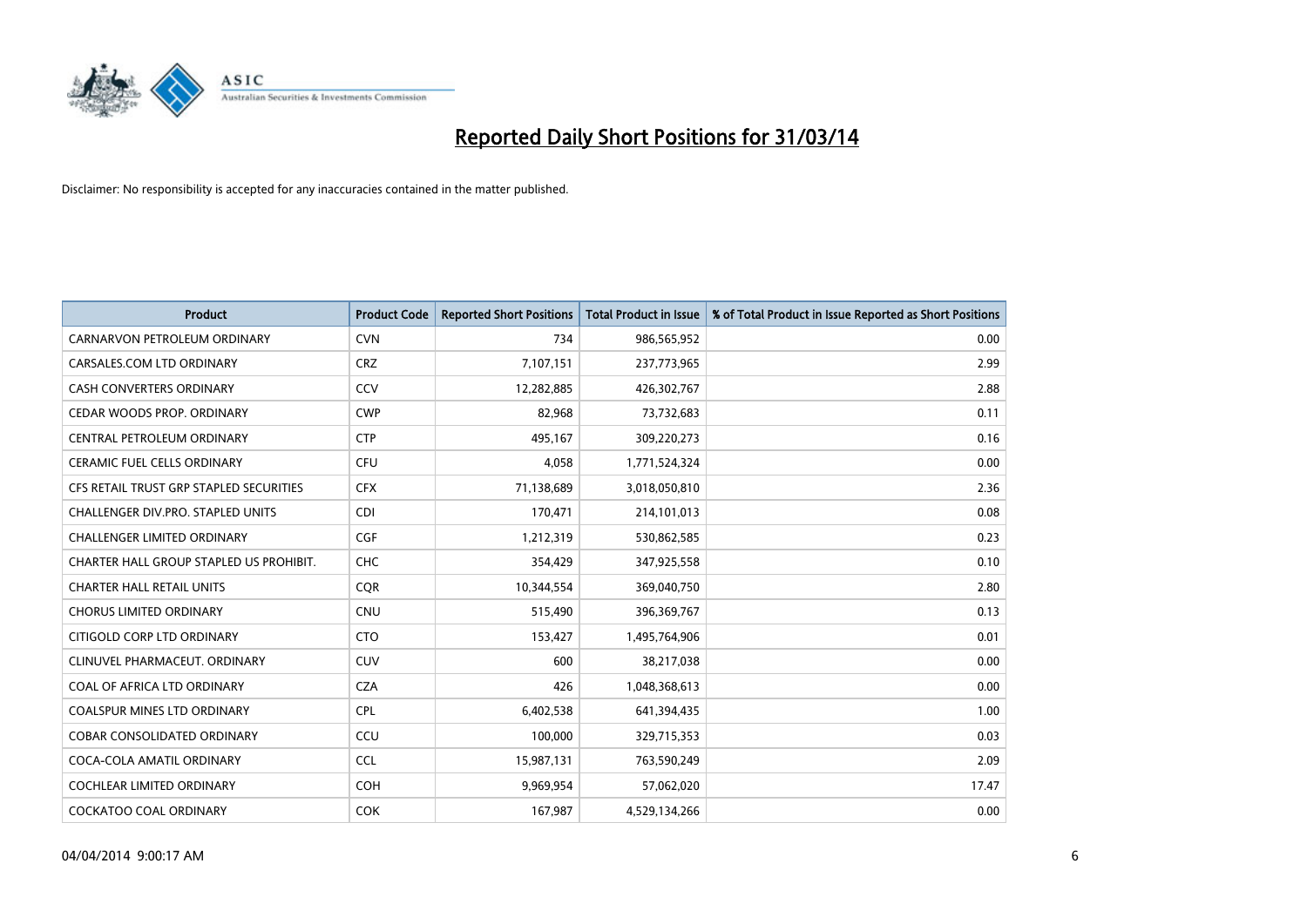

| Product                                 | <b>Product Code</b> | <b>Reported Short Positions</b> | <b>Total Product in Issue</b> | % of Total Product in Issue Reported as Short Positions |
|-----------------------------------------|---------------------|---------------------------------|-------------------------------|---------------------------------------------------------|
| <b>CODAN LIMITED ORDINARY</b>           | <b>CDA</b>          | 590,065                         | 176,969,924                   | 0.33                                                    |
| COFFEY INTERNATIONAL ORDINARY           | <b>COF</b>          | 18,923                          | 255,833,165                   | 0.01                                                    |
| <b>COKAL LTD ORDINARY</b>               | <b>CKA</b>          | 13,650                          | 471,103,926                   | 0.00                                                    |
| <b>COLLECTION HOUSE ORDINARY</b>        | <b>CLH</b>          | 2,239,735                       | 128,969,148                   | 1.74                                                    |
| COMMONWEALTH BANK, ORDINARY             | <b>CBA</b>          | 9,276,400                       | 1,611,928,836                 | 0.58                                                    |
| <b>COMMONWEALTH PROP ORDINARY UNITS</b> | <b>CPA</b>          | 144,536                         | 2,347,003,413                 | 0.01                                                    |
| <b>COMPASS RESOURCES ORDINARY</b>       | <b>CMR</b>          | 7,472                           | 1,403,744,100                 | 0.00                                                    |
| <b>COMPUTERSHARE LTD ORDINARY</b>       | <b>CPU</b>          | 12,132,627                      | 556,203,079                   | 2.18                                                    |
| <b>COOPER ENERGY LTD ORDINARY</b>       | <b>COE</b>          | 102,864                         | 329,235,509                   | 0.03                                                    |
| <b>CORP TRAVEL LIMITED ORDINARY</b>     | <b>CTD</b>          | 57,317                          | 89,890,762                    | 0.06                                                    |
| <b>COVER-MORE GRP LTD ORDINARY</b>      | <b>CVO</b>          | 3,209,633                       | 317,750,000                   | 1.01                                                    |
| <b>CREDIT CORP GROUP ORDINARY</b>       | <b>CCP</b>          | 225,821                         | 46,131,882                    | 0.49                                                    |
| <b>CROMWELL PROP STAPLED SECURITIES</b> | <b>CMW</b>          | 15,198,500                      | 1,724,697,156                 | 0.88                                                    |
| <b>CROWE HORWATH AUS ORDINARY</b>       | <b>CRH</b>          | 914,926                         | 273,005,429                   | 0.34                                                    |
| <b>CROWN RESORTS LTD ORDINARY</b>       | <b>CWN</b>          | 4,463,743                       | 728,394,185                   | 0.61                                                    |
| <b>CSG LIMITED ORDINARY</b>             | CSV                 | 18,001                          | 278,973,075                   | 0.01                                                    |
| <b>CSL LIMITED ORDINARY</b>             | <b>CSL</b>          | 539,826                         | 483,611,496                   | 0.11                                                    |
| <b>CSR LIMITED ORDINARY</b>             | <b>CSR</b>          | 14,416,385                      | 506,000,315                   | 2.85                                                    |
| <b>CUDECO LIMITED ORDINARY</b>          | CDU                 | 8,771,628                       | 234,033,408                   | 3.75                                                    |
| DART ENERGY LTD ORDINARY                | <b>DTE</b>          | 4,647,662                       | 1,108,752,733                 | 0.42                                                    |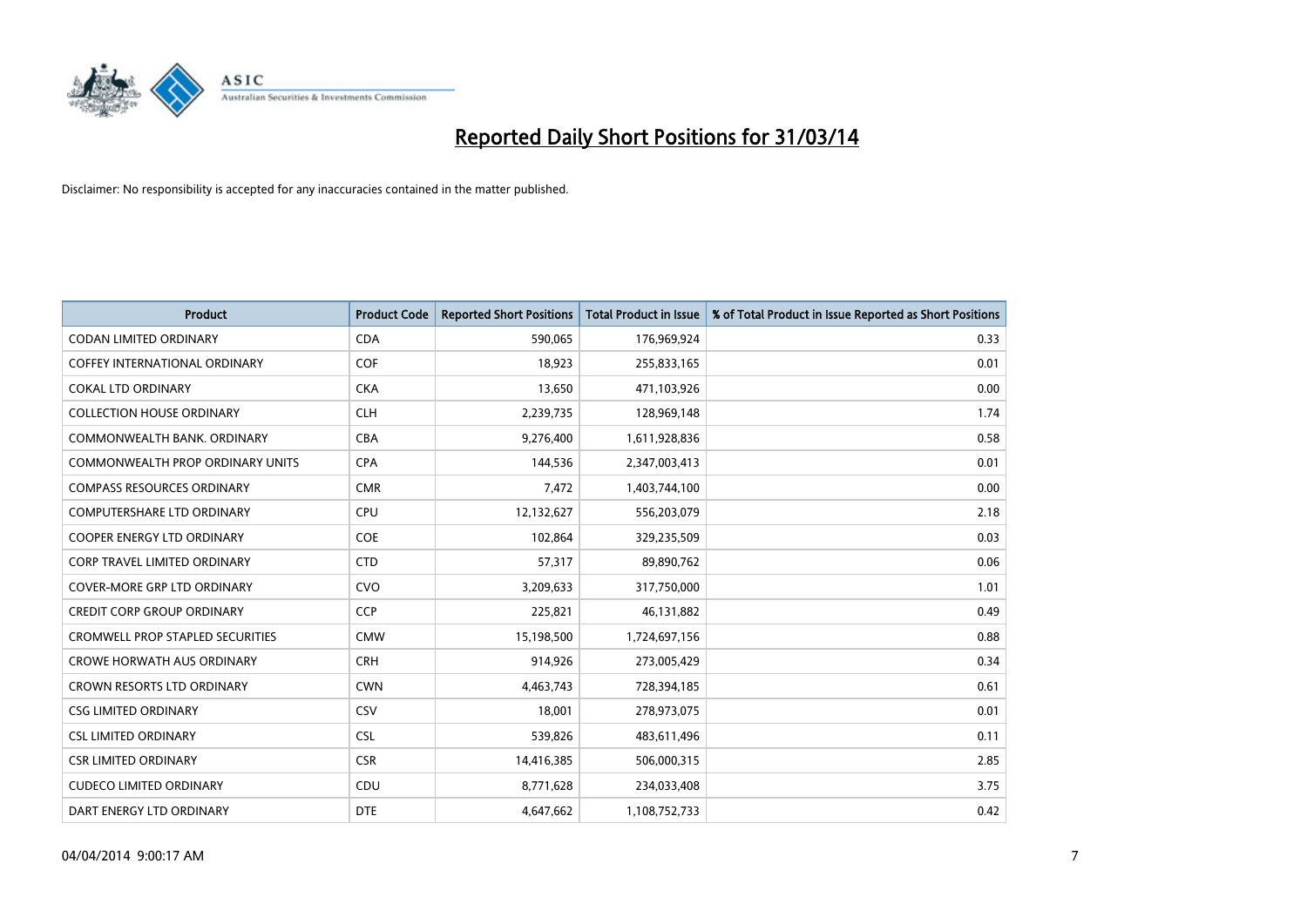

| <b>Product</b>                     | <b>Product Code</b> | <b>Reported Short Positions</b> | <b>Total Product in Issue</b> | % of Total Product in Issue Reported as Short Positions |
|------------------------------------|---------------------|---------------------------------|-------------------------------|---------------------------------------------------------|
| DATA#3 LIMITED ORDINARY            | <b>DTL</b>          | 227,231                         | 153,974,950                   | 0.15                                                    |
| DAVID JONES LIMITED ORDINARY       | <b>DIS</b>          | 28,138,790                      | 537,137,845                   | 5.24                                                    |
| DECMIL GROUP LIMITED ORDINARY      | <b>DCG</b>          | 1,750,819                       | 168,657,794                   | 1.04                                                    |
| DEEP YELLOW LIMITED ORDINARY       | <b>DYL</b>          | 1,600,000                       | 1,617,041,367                 | 0.10                                                    |
| DEVINE LIMITED ORDINARY            | <b>DVN</b>          | 10,000                          | 158,730,556                   | 0.01                                                    |
| DEXUS PROPERTY GROUP STAPLED UNITS | <b>DXS</b>          | 11,193,580                      | 5,379,489,824                 | 0.21                                                    |
| DICK SMITH HLDGS ORDINARY          | <b>DSH</b>          | 11,856,363                      | 236,511,364                   | 5.01                                                    |
| DISCOVERY METALS LTD ORDINARY      | <b>DML</b>          | 4,281,928                       | 560,034,418                   | 0.76                                                    |
| DOMINO PIZZA ENTERPR ORDINARY      | <b>DMP</b>          | 1,590,494                       | 85,915,713                    | 1.85                                                    |
| DONACO INTERNATIONAL ORDINARY      | <b>DNA</b>          | 2,517,433                       | 403,108,954                   | 0.62                                                    |
| DORAY MINERALS LTD ORDINARY        | <b>DRM</b>          | 1,357                           | 163,326,768                   | 0.00                                                    |
| DOWNER EDI LIMITED ORDINARY        | <b>DOW</b>          | 15,407,429                      | 435,399,975                   | 3.54                                                    |
| DRAGON MINING LTD ORDINARY         | <b>DRA</b>          | 50,000                          | 88,840,613                    | 0.06                                                    |
| DRILLSEARCH ENERGY ORDINARY        | <b>DLS</b>          | 13,935,234                      | 432,965,895                   | 3.22                                                    |
| DUET GROUP STAPLED US PROHIBIT.    | <b>DUE</b>          | 20,645,807                      | 1,317,809,323                 | 1.57                                                    |
| DULUXGROUP LIMITED ORDINARY        | <b>DLX</b>          | 1,953,132                       | 381,093,950                   | 0.51                                                    |
| <b>DWS LTD ORDINARY</b>            | <b>DWS</b>          | 7,001                           | 132,362,763                   | 0.01                                                    |
| ECHO ENTERTAINMENT ORDINARY        | <b>EGP</b>          | 31,737,953                      | 825,672,730                   | 3.84                                                    |
| <b>ELDERS LIMITED ORDINARY</b>     | <b>ELD</b>          | 19,776,302                      | 455,013,329                   | 4.35                                                    |
| ELEMENTAL MINERALS ORDINARY        | <b>ELM</b>          | 170,287                         | 303,263,391                   | 0.06                                                    |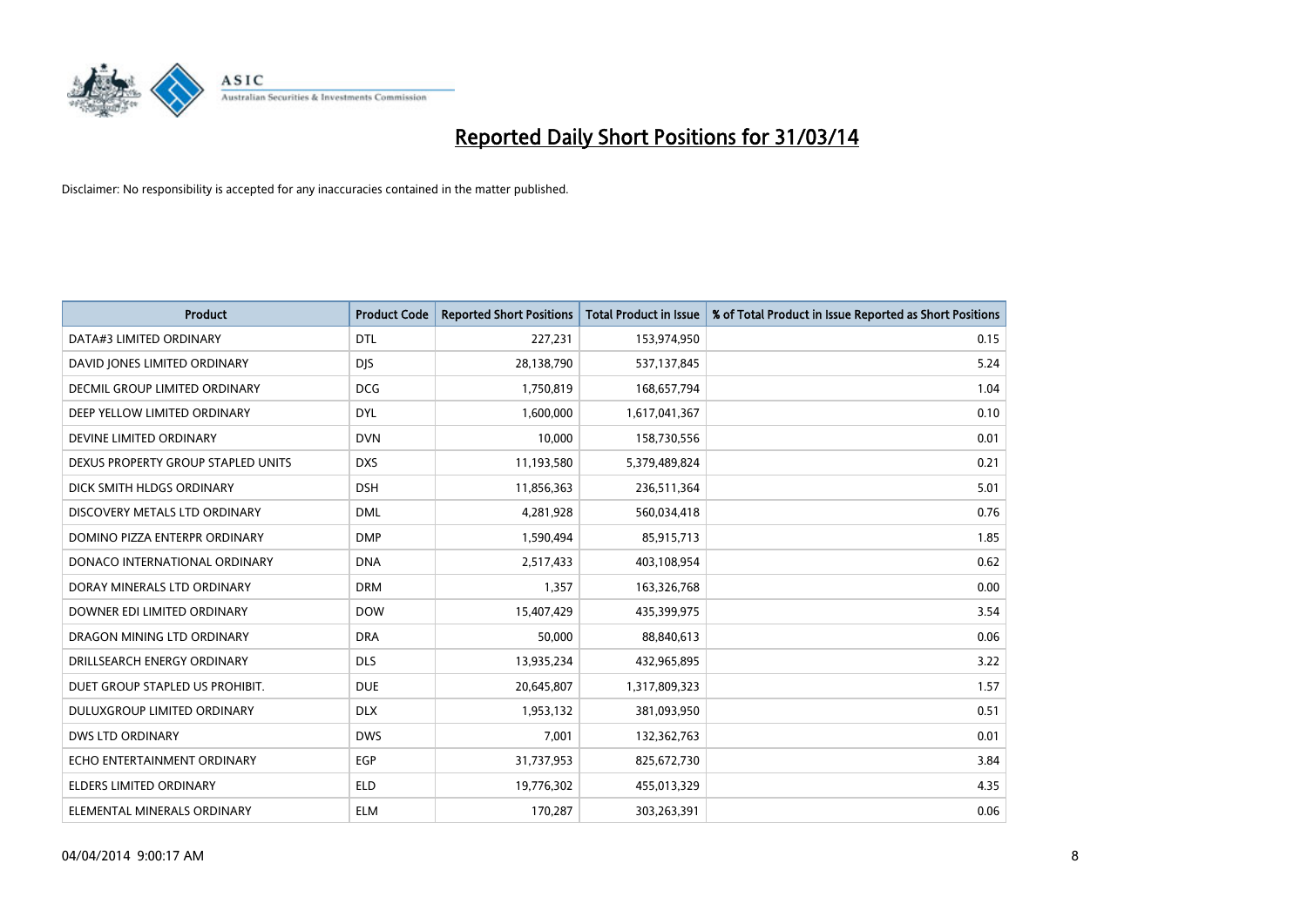

| <b>Product</b>                         | <b>Product Code</b> | <b>Reported Short Positions</b> | <b>Total Product in Issue</b> | % of Total Product in Issue Reported as Short Positions |
|----------------------------------------|---------------------|---------------------------------|-------------------------------|---------------------------------------------------------|
| <b>EMECO HOLDINGS ORDINARY</b>         | <b>EHL</b>          | 16,113,677                      | 599,675,707                   | 2.69                                                    |
| <b>ENDEAVOUR MIN CORP CDI 1:1</b>      | <b>EVR</b>          | 78,324                          | 68,203,015                    | 0.11                                                    |
| <b>ENERGY RESOURCES ORDINARY 'A'</b>   | <b>ERA</b>          | 7,606,592                       | 517,725,062                   | 1.47                                                    |
| ENERGY WORLD CORPOR. ORDINARY          | <b>EWC</b>          | 42,454,742                      | 1,734,166,672                 | 2.45                                                    |
| <b>ENVESTRA LIMITED ORDINARY</b>       | <b>ENV</b>          | 496,928                         | 1,796,808,474                 | 0.03                                                    |
| EQUATORIAL RES LTD ORDINARY            | EQX                 | 2,042                           | 122,185,353                   | 0.00                                                    |
| ERM POWER LIMITED ORDINARY             | <b>EPW</b>          | 1,232,367                       | 239,269,727                   | 0.52                                                    |
| ESERVGLOBAL LIMITED ORDINARY           | ESV                 | 2,000,000                       | 253,545,997                   | 0.79                                                    |
| ETHANE PIPELINE STAPLED SECURITIES     | <b>EPX</b>          | 9,488                           | 69,302,275                    | 0.01                                                    |
| EVOLUTION MINING LTD ORDINARY          | <b>EVN</b>          | 29,009,194                      | 708,652,367                   | 4.09                                                    |
| FAIRFAX MEDIA LTD ORDINARY             | <b>FXI</b>          | 113,029,978                     | 2,351,955,725                 | 4.81                                                    |
| <b>FANTASTIC HOLDINGS ORDINARY</b>     | <b>FAN</b>          | 19,107                          | 103,068,398                   | 0.02                                                    |
| <b>FAR LTD ORDINARY</b>                | <b>FAR</b>          | 27,179,070                      | 2,499,846,742                 | 1.09                                                    |
| FEDERATION CNTRES ORD/UNIT STAPLED SEC | FDC                 | 5,653,437                       | 1,427,641,565                 | 0.40                                                    |
| FISHER & PAYKEL H. ORDINARY            | <b>FPH</b>          | 1,631,730                       | 551,110,106                   | 0.30                                                    |
| FLEETWOOD CORP ORDINARY                | <b>FWD</b>          | 2,522,854                       | 60,522,619                    | 4.17                                                    |
| FLETCHER BUILDING ORDINARY             | <b>FBU</b>          | 1,479,658                       | 687,854,788                   | 0.22                                                    |
| FLEXIGROUP LIMITED ORDINARY            | <b>FXL</b>          | 918,086                         | 304,096,060                   | 0.30                                                    |
| FLIGHT CENTRE TRAVEL ORDINARY          | <b>FLT</b>          | 5,957,376                       | 100,558,707                   | 5.92                                                    |
| <b>FLINDERS MINES LTD ORDINARY</b>     | <b>FMS</b>          | 4,359,733                       | 2,100,866,748                 | 0.21                                                    |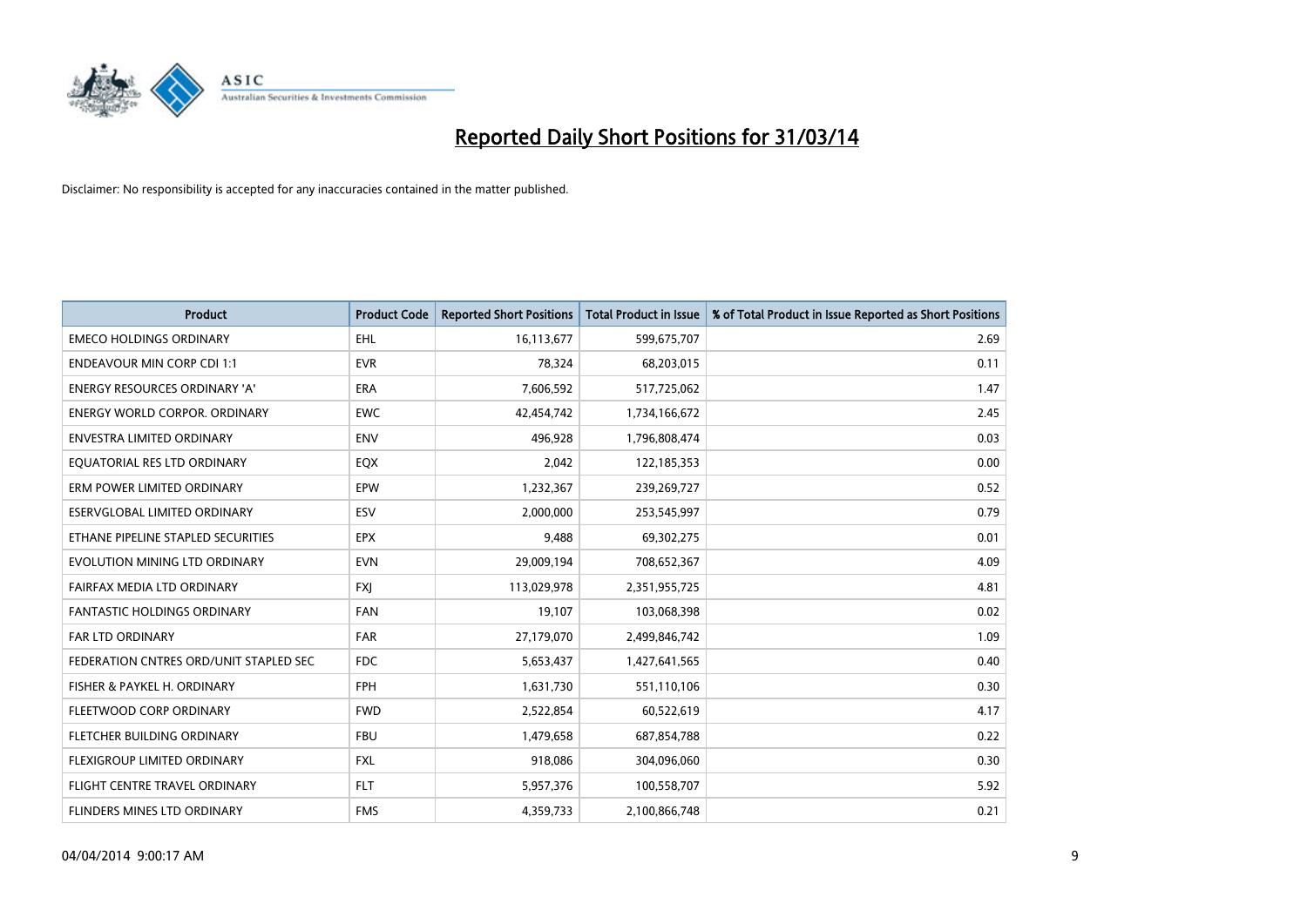

| <b>Product</b>                             | <b>Product Code</b> | <b>Reported Short Positions</b> | <b>Total Product in Issue</b> | % of Total Product in Issue Reported as Short Positions |
|--------------------------------------------|---------------------|---------------------------------|-------------------------------|---------------------------------------------------------|
| <b>FOCUS MINERALS LTD ORDINARY</b>         | <b>FML</b>          | 10,000,000                      | 9,137,375,877                 | 0.11                                                    |
| FONTERRA SHARE FUND ORDINARY UNITS         | <b>FSF</b>          | 72                              | 106,700,484                   | 0.00                                                    |
| <b>FORGE GROUP LIMITED ORDINARY</b>        | <b>FGE</b>          | 4,080,669                       | 86,169,014                    | 4.74                                                    |
| FORTESCUE METALS GRP ORDINARY              | <b>FMG</b>          | 167,100,100                     | 3,113,798,151                 | 5.37                                                    |
| <b>G.U.D. HOLDINGS ORDINARY</b>            | GUD                 | 3,815,892                       | 71,241,319                    | 5.36                                                    |
| <b>G8 EDUCATION LIMITED ORDINARY</b>       | <b>GEM</b>          | 4,536,163                       | 301,705,105                   | 1.50                                                    |
| <b>GALAXY RESOURCES ORDINARY</b>           | GXY                 | 329,458                         | 1,027,073,389                 | 0.03                                                    |
| <b>GALILEO JAPAN TRUST UNIT</b>            | GJT                 | 15,000                          | 106,444,665                   | 0.01                                                    |
| <b>GBST HOLDINGS., ORDINARY</b>            | <b>GBT</b>          | 35,559                          | 66,561,725                    | 0.05                                                    |
| <b>GDI PROPERTY GRP STAPLED SECURITIES</b> | GDI                 | 3,547,960                       | 567,575,025                   | 0.63                                                    |
| <b>GENETIC TECHNOLOGIES ORDINARY</b>       | GTG                 | 1,923,360                       | 647,339,902                   | 0.30                                                    |
| <b>GEODYNAMICS LIMITED ORDINARY</b>        | GDY                 | 819                             | 406,452,608                   | 0.00                                                    |
| GI DYNAMICS, INC CDI US PROHIBITED         | GID                 | 920,140                         | 398,231,465                   | 0.23                                                    |
| <b>GINDALBIE METALS LTD ORDINARY</b>       | GBG                 | 40,166,992                      | 1,493,660,842                 | 2.69                                                    |
| <b>GOODMAN FIELDER, ORDINARY</b>           | <b>GFF</b>          | 39,581,063                      | 1,955,559,207                 | 2.02                                                    |
| <b>GOODMAN GROUP STAPLED</b>               | <b>GMG</b>          | 4,117,996                       | 1,727,685,976                 | 0.24                                                    |
| <b>GPT GROUP STAPLED SEC.</b>              | GPT                 | 9,974,836                       | 1,685,779,634                 | 0.59                                                    |
| <b>GRAINCORP LIMITED A CLASS ORDINARY</b>  | <b>GNC</b>          | 3,039,414                       | 228,855,628                   | 1.33                                                    |
| <b>GRANGE RESOURCES, ORDINARY</b>          | <b>GRR</b>          | 4,644,934                       | 1,157,097,869                 | 0.40                                                    |
| <b>GREENCROSS LIMITED ORDINARY</b>         | GXL                 | 21,001                          | 90,893,174                    | 0.02                                                    |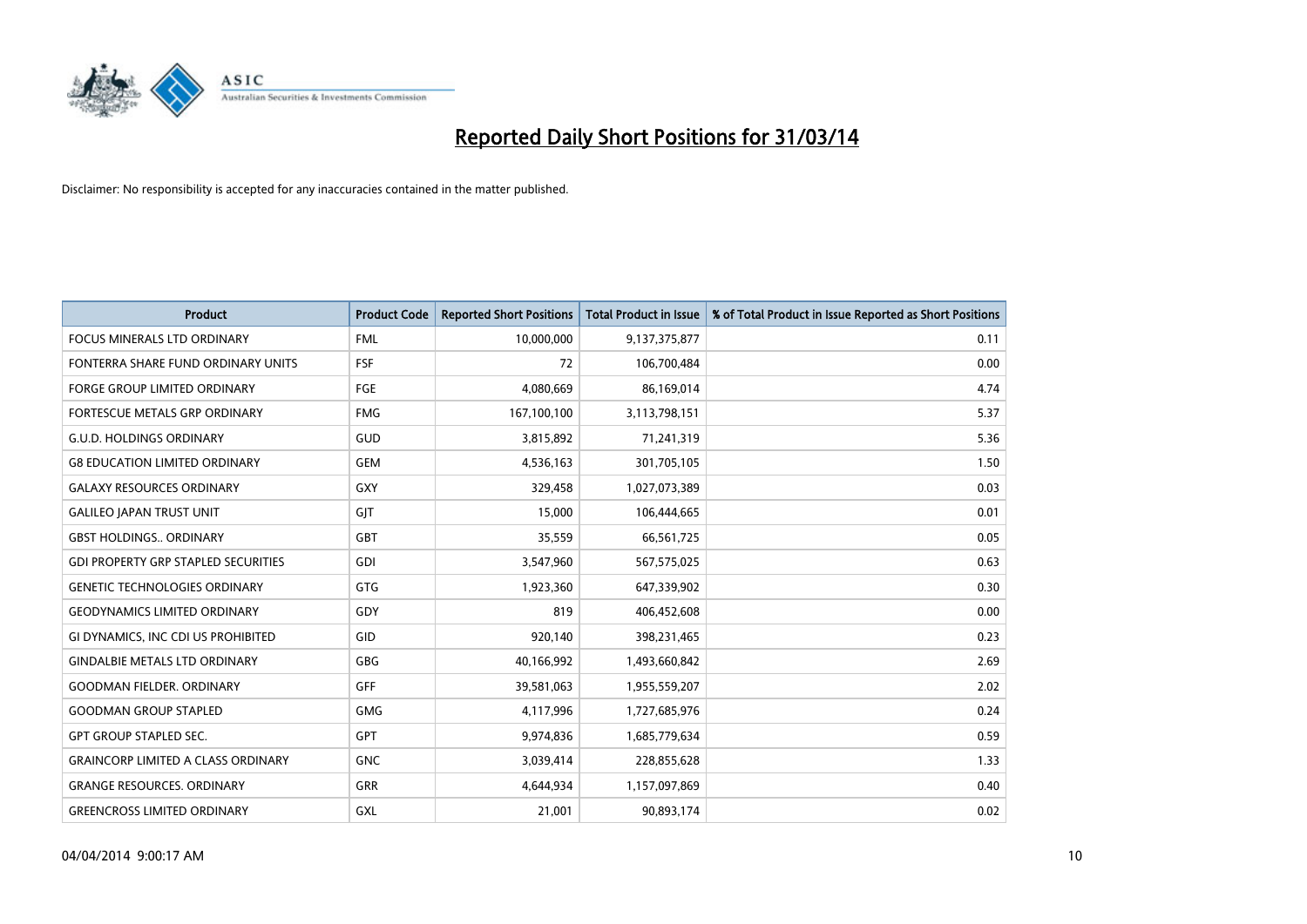

| <b>Product</b>                                   | <b>Product Code</b> | <b>Reported Short Positions</b> | <b>Total Product in Issue</b> | % of Total Product in Issue Reported as Short Positions |
|--------------------------------------------------|---------------------|---------------------------------|-------------------------------|---------------------------------------------------------|
| <b>GREENLAND MIN EN LTD ORDINARY</b>             | GGG                 | 4,030,810                       | 574,572,911                   | 0.70                                                    |
| <b>GROWTHPOINT PROPERTY ORD/UNIT STAPLED SEC</b> | GOZ                 | 7,764                           | 488,029,437                   | 0.00                                                    |
| <b>GRYPHON MINERALS LTD ORDINARY</b>             | GRY                 | 4,639,307                       | 400,889,282                   | 1.16                                                    |
| <b>GUILDFORD COAL LTD ORDINARY</b>               | <b>GUF</b>          | 216,030                         | 744,594,332                   | 0.03                                                    |
| <b>GUINNESS PEAT GROUP. CDI 1:1</b>              | GPG                 | 81,925                          | 179,896,960                   | 0.05                                                    |
| <b>GWA GROUP LTD ORDINARY</b>                    | <b>GWA</b>          | 10,626,587                      | 306,533,770                   | 3.47                                                    |
| <b>HARVEY NORMAN ORDINARY</b>                    | <b>HVN</b>          | 61,543,542                      | 1,062,316,784                 | 5.79                                                    |
| <b>HENDERSON GROUP CDI 1:1</b>                   | <b>HGG</b>          | 2,351,152                       | 632,597,144                   | 0.37                                                    |
| HFA HOLDINGS LIMITED ORDINARY                    | <b>HFA</b>          | 3,809                           | 118,738,157                   | 0.00                                                    |
| <b>HIGHLANDS PACIFIC ORDINARY</b>                | HIG                 | 10,001                          | 854,261,346                   | 0.00                                                    |
| HILLGROVE RES LTD ORDINARY                       | <b>HGO</b>          | 545,339                         | 1,180,889,221                 | 0.05                                                    |
| HILLS LTD ORDINARY                               | <b>HIL</b>          | 519,279                         | 235,641,350                   | 0.22                                                    |
| HORIZON OIL LIMITED ORDINARY                     | <b>HZN</b>          | 96,409,528                      | 1,301,147,932                 | 7.41                                                    |
| HOT CHILI LTD ORDINARY                           | <b>HCH</b>          | 10,000                          | 347,732,196                   | 0.00                                                    |
| <b>HOTEL PROPERTY STAPLED</b>                    | <b>HPI</b>          | 156,540                         | 132,870,000                   | 0.12                                                    |
| <b>ICAR ASIA LTD ORDINARY</b>                    | ICO                 | 3,841                           | 121,346,281                   | 0.00                                                    |
| <b>ICON ENERGY LIMITED ORDINARY</b>              | <b>ICN</b>          | 2,926                           | 615,774,351                   | 0.00                                                    |
| <b>IINET LIMITED ORDINARY</b>                    | <b>IIN</b>          | 2,639,994                       | 161,238,847                   | 1.64                                                    |
| <b>ILUKA RESOURCES ORDINARY</b>                  | ILU                 | 41,410,222                      | 418,700,517                   | 9.89                                                    |
| <b>IMDEX LIMITED ORDINARY</b>                    | <b>IMD</b>          | 5,286,534                       | 210,473,188                   | 2.51                                                    |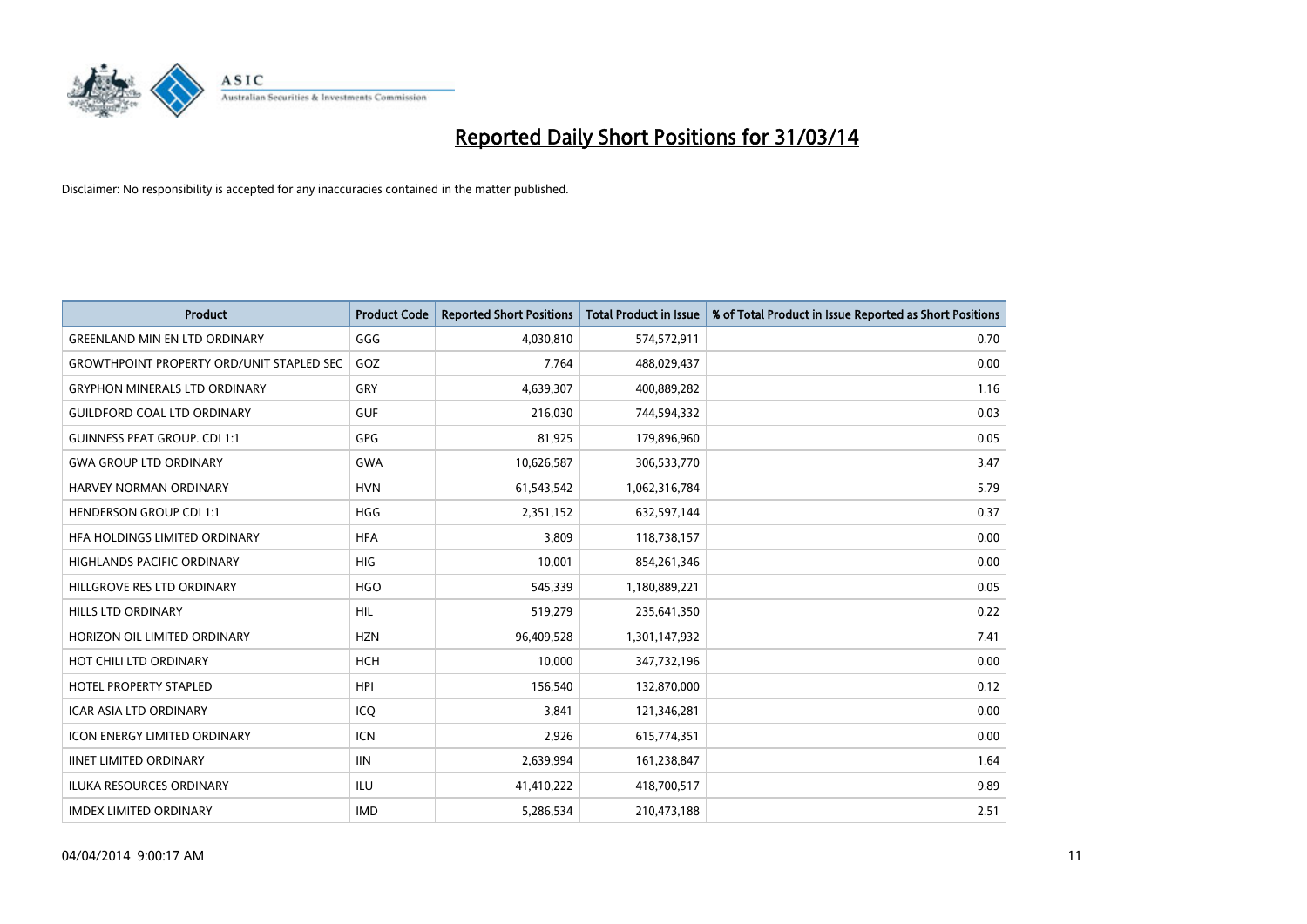

| <b>Product</b>                                | <b>Product Code</b> | <b>Reported Short Positions</b> | <b>Total Product in Issue</b> | % of Total Product in Issue Reported as Short Positions |
|-----------------------------------------------|---------------------|---------------------------------|-------------------------------|---------------------------------------------------------|
| <b>IMPEDIMED LIMITED ORDINARY</b>             | <b>IPD</b>          | 233,245                         | 181,229,055                   | 0.13                                                    |
| <b>INCITEC PIVOT ORDINARY</b>                 | IPL                 | 19,218,317                      | 1,644,919,097                 | 1.17                                                    |
| <b>INDEPENDENCE GROUP ORDINARY</b>            | <b>IGO</b>          | 4,018,045                       | 233,323,905                   | 1.72                                                    |
| <b>INDOCHINE MINING LTD ORDINARY</b>          | <b>IDC</b>          | 18,008                          | 965,200,471                   | 0.00                                                    |
| <b>INDOPHIL RESOURCES ORDINARY</b>            | <b>IRN</b>          | 718,346                         | 1,203,146,194                 | 0.06                                                    |
| <b>INFIGEN ENERGY STAPLED SECURITIES</b>      | <b>IFN</b>          | 3,197,838                       | 764,993,434                   | 0.42                                                    |
| <b>INFRATIL LIMITED ORDINARY</b>              | IFZ                 | 81,000                          | 602,983,776                   | 0.01                                                    |
| INGENIA GROUP STAPLED SECURITIES              | <b>INA</b>          | 706,968                         | 676,240,232                   | 0.10                                                    |
| INSURANCE AUSTRALIA ORDINARY                  | IAG                 | 14,302,049                      | 2,341,618,048                 | 0.61                                                    |
| <b>INTREPID MINES ORDINARY</b>                | <b>IAU</b>          | 18,872,562                      | 556,689,740                   | 3.39                                                    |
| <b>INVESTA OFFICE FUND STAPLED SECURITIES</b> | <b>IOF</b>          | 1,172,265                       | 614,047,458                   | 0.19                                                    |
| <b>INVOCARE LIMITED ORDINARY</b>              | <b>IVC</b>          | 4,186,177                       | 110,030,298                   | 3.80                                                    |
| <b>IOOF HOLDINGS LTD ORDINARY</b>             | IFL                 | 2,090,532                       | 232,118,034                   | 0.90                                                    |
| <b>IPROPERTY GROUP LTD ORDINARY</b>           | IPP                 | 274,703                         | 181,415,005                   | 0.15                                                    |
| <b>IRESS LIMITED ORDINARY</b>                 | <b>IRE</b>          | 292,449                         | 158,585,126                   | 0.18                                                    |
| <b>IRON ORE HOLDINGS ORDINARY</b>             | <b>IOH</b>          | 26,197                          | 161,174,005                   | 0.02                                                    |
| <b>ISELECT LTD ORDINARY</b>                   | <b>ISU</b>          | 325,637                         | 260,889,894                   | 0.12                                                    |
| ISHS GLOB HEALTH ETF CDI 1:1                  | IXJ                 | 1,730                           | 13,050,000                    | 0.01                                                    |
| <b>ISONEA LIMITED ORDINARY</b>                | <b>ISN</b>          | 2,000                           | 264,304,007                   | 0.00                                                    |
| JAMES HARDIE INDUST CHESS DEPOSITARY INT      | <b>IHX</b>          | 3,230,856                       | 446,394,563                   | 0.72                                                    |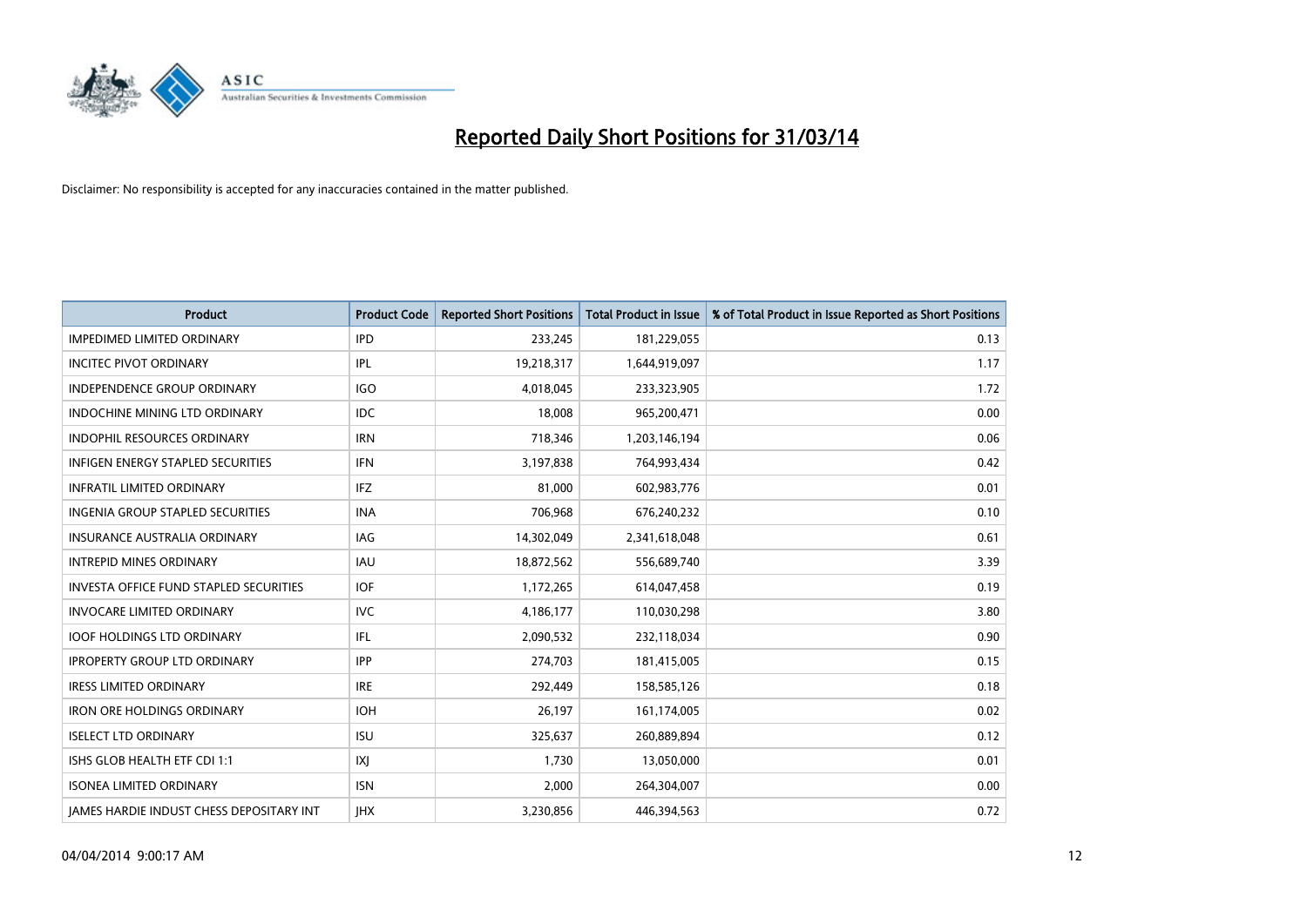

| <b>Product</b>                        | <b>Product Code</b> | <b>Reported Short Positions</b> | <b>Total Product in Issue</b> | % of Total Product in Issue Reported as Short Positions |
|---------------------------------------|---------------------|---------------------------------|-------------------------------|---------------------------------------------------------|
| <b>JB HI-FI LIMITED ORDINARY</b>      | <b>JBH</b>          | 12,486,696                      | 100,385,400                   | 12.44                                                   |
| KAGARA LTD ORDINARY                   | KZL                 | 3,350,441                       | 798,953,117                   | 0.42                                                    |
| KAROON GAS AUSTRALIA ORDINARY         | <b>KAR</b>          | 11,405,315                      | 255,841,581                   | 4.46                                                    |
| KATHMANDU HOLD LTD ORDINARY           | <b>KMD</b>          | 130,811                         | 200,473,338                   | 0.07                                                    |
| <b>KBL MINING LIMITED ORDINARY</b>    | <b>KBL</b>          | 1,820                           | 393,535,629                   | 0.00                                                    |
| KINGSGATE CONSOLID, ORDINARY          | <b>KCN</b>          | 20,432,347                      | 192,691,879                   | 10.60                                                   |
| KINGSROSE MINING LTD ORDINARY         | <b>KRM</b>          | 260,442                         | 358,611,493                   | 0.07                                                    |
| LEIGHTON HOLDINGS ORDINARY            | LEI                 | 13,259,837                      | 337,738,438                   | 3.93                                                    |
| LEND LEASE GROUP UNIT/ORD STAPLED     | <b>LLC</b>          | 4,657,362                       | 577,475,833                   | 0.81                                                    |
| LIQUEFIED NATURAL ORDINARY            | LNG                 | 863                             | 355,829,015                   | 0.00                                                    |
| LYCOPODIUM LIMITED ORDINARY           | <b>LYL</b>          | 1,001                           | 38,955,103                    | 0.00                                                    |
| <b>LYNAS CORPORATION ORDINARY</b>     | <b>LYC</b>          | 132,239,057                     | 1,961,185,594                 | 6.74                                                    |
| <b>M2 GRP LTD ORDINARY</b>            | <b>MTU</b>          | 13,716,316                      | 179,511,351                   | 7.64                                                    |
| <b>MACA LIMITED ORDINARY</b>          | <b>MLD</b>          | 292,050                         | 202,676,373                   | 0.14                                                    |
| <b>MACMAHON HOLDINGS ORDINARY</b>     | <b>MAH</b>          | 521,959                         | 1,261,699,966                 | 0.04                                                    |
| MACO ATLAS ROADS GRP ORDINARY STAPLED | <b>MOA</b>          | 6,982,922                       | 487,230,540                   | 1.43                                                    |
| MACQUARIE GROUP LTD ORDINARY          | MQG                 | 1,225,896                       | 321,074,750                   | 0.38                                                    |
| MAGELLAN FIN GRP LTD ORDINARY         | <b>MFG</b>          | 1,909,214                       | 157,188,108                   | 1.21                                                    |
| MATRIX C & E LTD ORDINARY             | <b>MCE</b>          | 2,878,245                       | 94,555,428                    | 3.04                                                    |
| MAVERICK DRILLING ORDINARY            | <b>MAD</b>          | 7,646,848                       | 468,004,529                   | 1.63                                                    |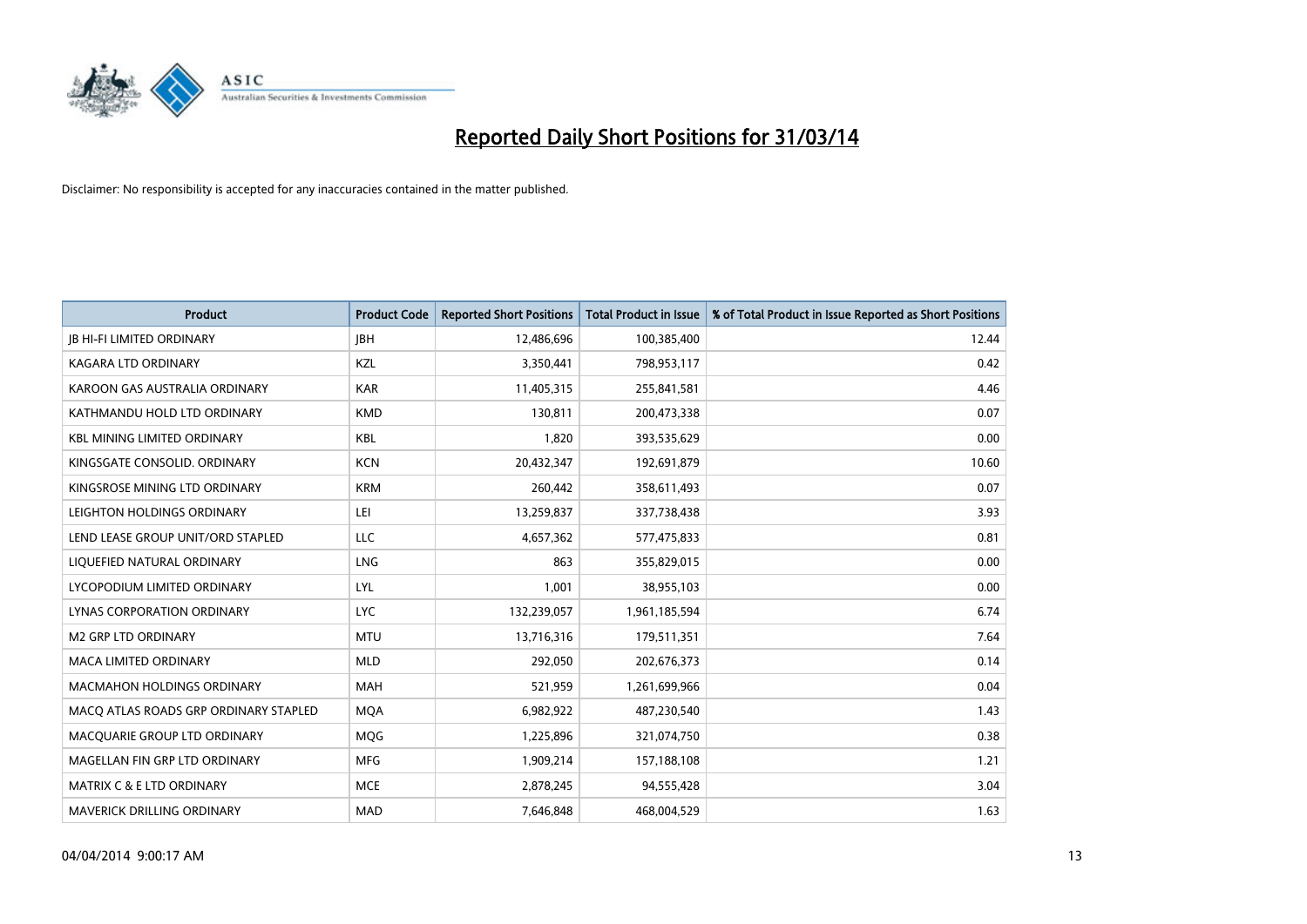

| <b>Product</b>                       | <b>Product Code</b> | <b>Reported Short Positions</b> | <b>Total Product in Issue</b> | % of Total Product in Issue Reported as Short Positions |
|--------------------------------------|---------------------|---------------------------------|-------------------------------|---------------------------------------------------------|
| <b>MAXITRANS INDUSTRIES ORDINARY</b> | <b>MXI</b>          | 361,367                         | 185,075,653                   | 0.20                                                    |
| MAYNE PHARMA LTD ORDINARY            | <b>MYX</b>          | 1,132,835                       | 586,651,477                   | 0.19                                                    |
| <b>MCALEESE LTD ORDINARY</b>         | <b>MCS</b>          | 23,000                          | 287,365,502                   | 0.01                                                    |
| MCMILLAN SHAKESPEARE ORDINARY        | <b>MMS</b>          | 237,054                         | 74,523,965                    | 0.32                                                    |
| <b>MCPHERSON'S LTD ORDINARY</b>      | <b>MCP</b>          | 153,631                         | 93,994,381                    | 0.16                                                    |
| MEDUSA MINING LTD ORDINARY           | <b>MML</b>          | 8,148,802                       | 207,794,301                   | 3.92                                                    |
| <b>MERMAID MARINE ORDINARY</b>       | <b>MRM</b>          | 5,659,273                       | 334,111,938                   | 1.69                                                    |
| MESOBLAST LIMITED ORDINARY           | <b>MSB</b>          | 20,949,001                      | 321,210,394                   | 6.52                                                    |
| METALS X LIMITED ORDINARY            | <b>MLX</b>          | 675,763                         | 1,655,386,110                 | 0.04                                                    |
| METCASH LIMITED ORDINARY             | <b>MTS</b>          | 105,535,000                     | 888,338,048                   | 11.88                                                   |
| MIGHTY RIVER POWER ORDINARY          | <b>MYT</b>          | 3,787,488                       | 1,400,012,517                 | 0.27                                                    |
| MILLENNIUM MIN LTD ORDINARY          | <b>MOY</b>          | 2,316                           | 217,695,372                   | 0.00                                                    |
| MINCOR RESOURCES NL ORDINARY         | <b>MCR</b>          | 766,447                         | 188,208,274                   | 0.41                                                    |
| MINERAL DEPOSITS ORDINARY            | <b>MDL</b>          | 683,694                         | 103,538,786                   | 0.66                                                    |
| MINERAL RESOURCES, ORDINARY          | <b>MIN</b>          | 6,097,574                       | 186,312,198                   | 3.27                                                    |
| MINT WIRELESS ORDINARY               | <b>MNW</b>          | 1,046,303                       | 403,872,395                   | 0.26                                                    |
| MIRABELA NICKEL LTD ORDINARY         | <b>MBN</b>          | 18,855,648                      | 876,801,147                   | 2.15                                                    |
| MIRVAC GROUP STAPLED SECURITIES      | <b>MGR</b>          | 2,107,808                       | 3,692,279,772                 | 0.06                                                    |
| MOBILE EMBRACE LTD ORDINARY          | <b>MBE</b>          | 1,062,266                       | 323,077,790                   | 0.33                                                    |
| MOLOPO ENERGY LTD ORDINARY           | <b>MPO</b>          | 268,667                         | 247,275,840                   | 0.11                                                    |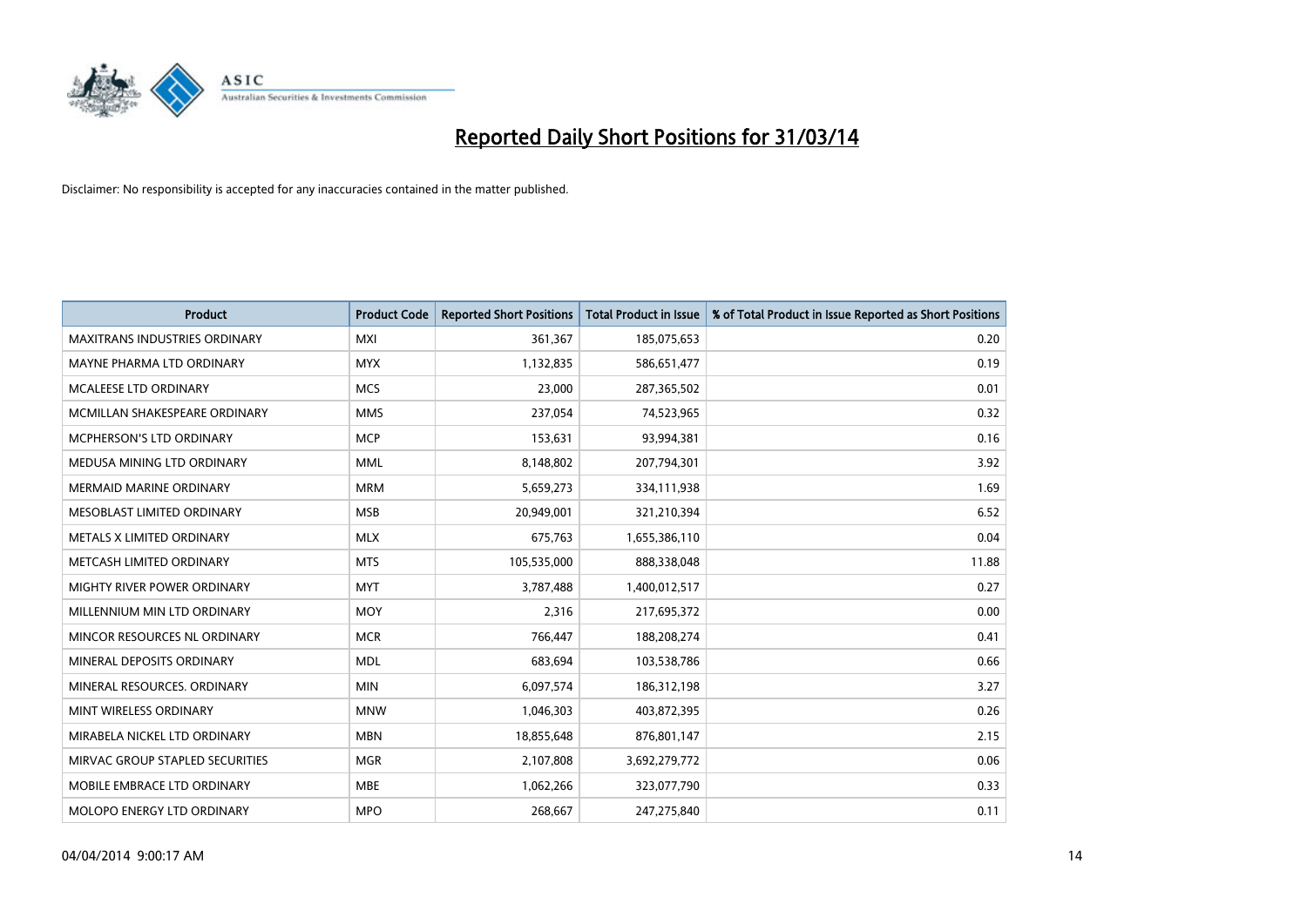

| Product                           | <b>Product Code</b> | <b>Reported Short Positions</b> | <b>Total Product in Issue</b> | % of Total Product in Issue Reported as Short Positions |
|-----------------------------------|---------------------|---------------------------------|-------------------------------|---------------------------------------------------------|
| MONADELPHOUS GROUP ORDINARY       | <b>MND</b>          | 12,896,111                      | 92,308,047                    | 13.97                                                   |
| MORTGAGE CHOICE LTD ORDINARY      | <b>MOC</b>          | 3,976                           | 123,780,387                   | 0.00                                                    |
| <b>MOUNT GIBSON IRON ORDINARY</b> | <b>MGX</b>          | 8,413,137                       | 1,090,584,232                 | 0.77                                                    |
| MULTIPLEX SITES SITES             | <b>MXUPA</b>        | 1,670                           | 4,500,000                     | 0.04                                                    |
| MURCHISON METALS LTD ORDINARY     | <b>MMX</b>          | 216,291                         | 450,497,346                   | 0.05                                                    |
| MYER HOLDINGS LTD ORDINARY        | <b>MYR</b>          | 71,314,710                      | 585,684,551                   | 12.18                                                   |
| <b>MYSTATE LIMITED ORDINARY</b>   | <b>MYS</b>          | 1,233                           | 87,234,451                    | 0.00                                                    |
| NANOSONICS LIMITED ORDINARY       | <b>NAN</b>          | 180,817                         | 263,798,826                   | 0.07                                                    |
| NATIONAL AUST, BANK ORDINARY      | <b>NAB</b>          | 6,351,835                       | 2,353,760,289                 | 0.27                                                    |
| NATIONAL STORAGE STAPLED          | <b>NSR</b>          | 1,567,816                       | 244,897,097                   | 0.64                                                    |
| NAVITAS LIMITED ORDINARY          | <b>NVT</b>          | 3,315,264                       | 375,712,581                   | 0.88                                                    |
| NEARMAP LTD ORDINARY              | <b>NEA</b>          | 66,774                          | 337,346,101                   | 0.02                                                    |
| NEON ENERGY LIMITED ORDINARY      | <b>NEN</b>          | 242,166                         | 553,037,848                   | 0.04                                                    |
| NEW HOPE CORPORATION ORDINARY     | <b>NHC</b>          | 695,588                         | 830,933,112                   | 0.08                                                    |
| NEWCREST MINING ORDINARY          | <b>NCM</b>          | 5,663,438                       | 766,510,971                   | 0.74                                                    |
| NEWS CORP A NON-VOTING CDI        | <b>NWSLV</b>        | 409,519                         | 3,390,091                     | 12.08                                                   |
| NEWS CORP B VOTING CDI            | <b>NWS</b>          | 2,561,996                       | 19,315,405                    | 13.26                                                   |
| NEWSAT LIMITED ORDINARY           | <b>NWT</b>          | 7,437,444                       | 612,199,841                   | 1.21                                                    |
| NEXTDC LIMITED ORDINARY           | <b>NXT</b>          | 10,168,125                      | 192,904,486                   | 5.27                                                    |
| NEXUS ENERGY LIMITED ORDINARY     | <b>NXS</b>          | 1,462,101                       | 1,330,219,459                 | 0.11                                                    |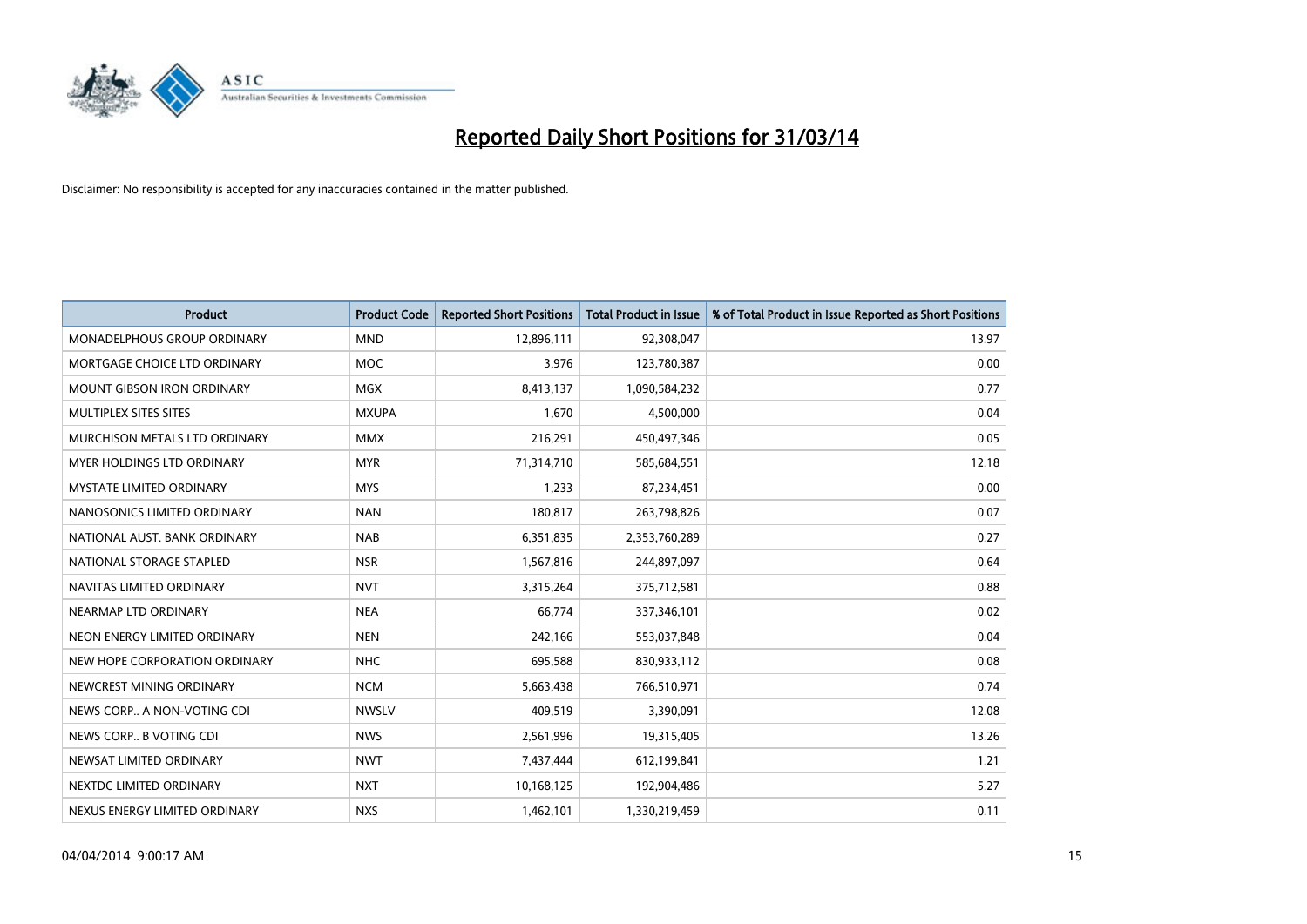

| <b>Product</b>                        | <b>Product Code</b> | <b>Reported Short Positions</b> | <b>Total Product in Issue</b> | % of Total Product in Issue Reported as Short Positions |
|---------------------------------------|---------------------|---------------------------------|-------------------------------|---------------------------------------------------------|
| NIB HOLDINGS LIMITED ORDINARY         | <b>NHF</b>          | 3,643,805                       | 439,004,182                   | 0.83                                                    |
| NICK SCALI LIMITED ORDINARY           | <b>NCK</b>          | 2,001                           | 81,000,000                    | 0.00                                                    |
| NIDO PETROLEUM ORDINARY               | <b>NDO</b>          | 47,402                          | 2,048,317,635                 | 0.00                                                    |
| NINE ENTERTAINMENT ORDINARY           | <b>NEC</b>          | 11,648,866                      | 940,295,023                   | 1.24                                                    |
| NOBLE MINERAL RES ORDINARY            | <b>NMG</b>          | 2,365,726                       | 666,397,952                   | 0.36                                                    |
| NORTHERN IRON LTD ORDINARY            | <b>NFE</b>          | 15,121                          | 484,405,314                   | 0.00                                                    |
| NORTHERN STAR ORDINARY                | <b>NST</b>          | 2,416,297                       | 578,591,915                   | 0.42                                                    |
| NOVOGEN LIMITED ORDINARY              | <b>NRT</b>          | 168,569                         | 168,557,834                   | 0.10                                                    |
| NRW HOLDINGS LIMITED ORDINARY         | <b>NWH</b>          | 18,607,811                      | 278,888,011                   | 6.67                                                    |
| NUCOAL RESOURCES LTD ORDINARY         | <b>NCR</b>          | $\mathbf{1}$                    | 768,612,354                   | 0.00                                                    |
| NUFARM LIMITED ORDINARY               | <b>NUF</b>          | 13,930,528                      | 263,725,895                   | 5.28                                                    |
| NUPLEX INDUSTRIES ORDINARY            | <b>NPX</b>          | 146                             | 198,125,827                   | 0.00                                                    |
| OAKTON LIMITED ORDINARY               | <b>OKN</b>          | 57,737                          | 89,990,235                    | 0.06                                                    |
| OCEANAGOLD CORP. CHESS DEPOSITARY INT | <b>OGC</b>          | 4,646,956                       | 300,499,041                   | 1.55                                                    |
| OIL SEARCH LTD ORDINARY               | OSH                 | 16,235,221                      | 1,492,751,394                 | 1.09                                                    |
| OM HOLDINGS LIMITED ORDINARY          | OMH                 | 1,926,708                       | 733,423,337                   | 0.26                                                    |
| ORICA LIMITED ORDINARY                | ORI                 | 8,391,810                       | 370,924,362                   | 2.26                                                    |
| ORIGIN ENERGY ORDINARY                | <b>ORG</b>          | 7,051,060                       | 1,101,228,973                 | 0.64                                                    |
| OROCOBRE LIMITED ORDINARY             | <b>ORE</b>          | 2,090,698                       | 132,041,911                   | 1.58                                                    |
| ORORA LIMITED ORDINARY                | <b>ORA</b>          | 764,821                         | 1,206,684,923                 | 0.06                                                    |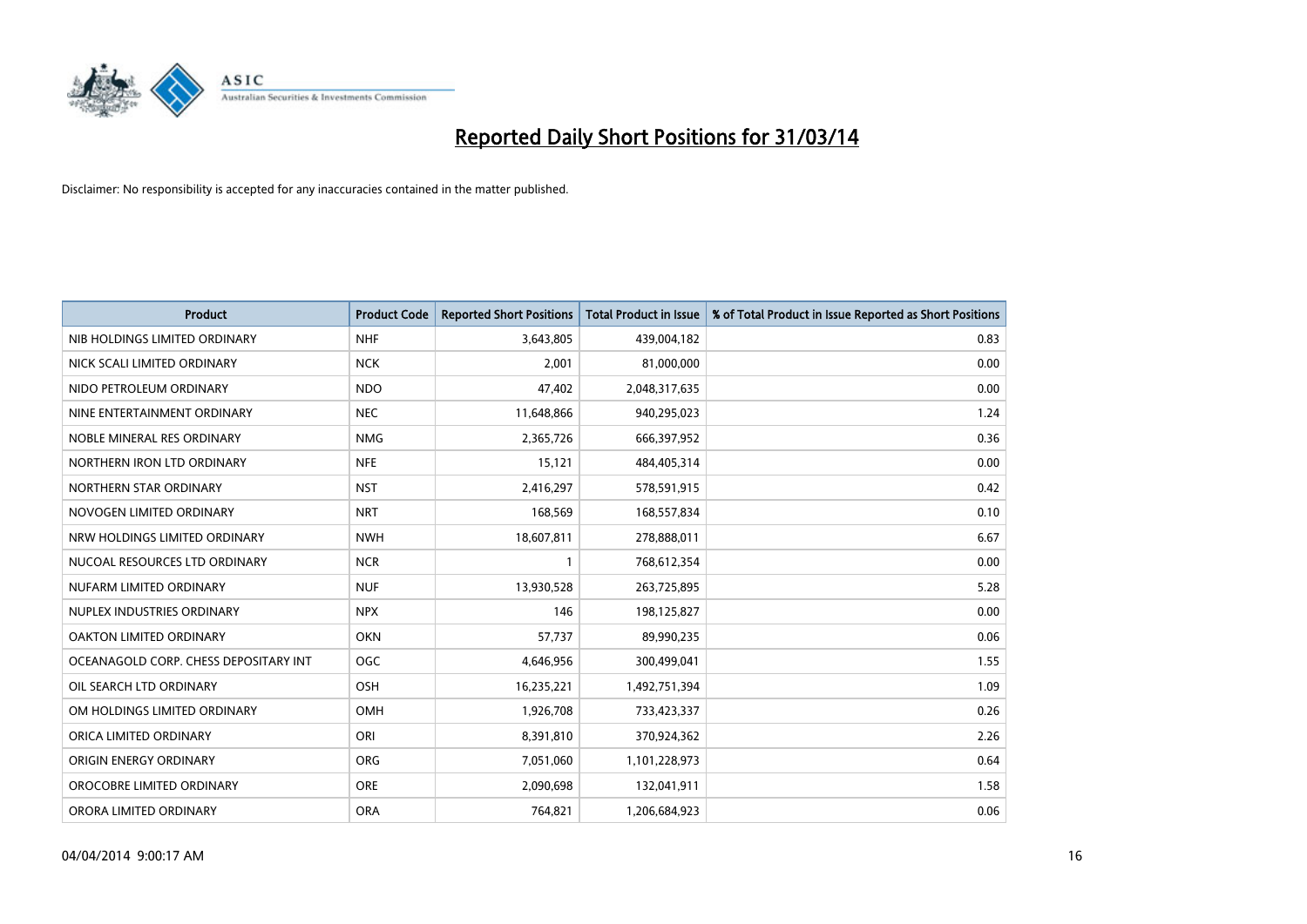

| <b>Product</b>                    | <b>Product Code</b> | <b>Reported Short Positions</b> | <b>Total Product in Issue</b> | % of Total Product in Issue Reported as Short Positions |
|-----------------------------------|---------------------|---------------------------------|-------------------------------|---------------------------------------------------------|
| OROTONGROUP LIMITED ORDINARY      | ORL                 | 191,979                         | 40,880,902                    | 0.47                                                    |
| OZ MINERALS ORDINARY              | OZL                 | 10,961,945                      | 303,470,022                   | 3.61                                                    |
| <b>OZFOREX GROUP LTD ORDINARY</b> | <b>OFX</b>          | 4,531,664                       | 240,000,000                   | 1.89                                                    |
| PACIFIC BRANDS ORDINARY           | <b>PBG</b>          | 17,240,900                      | 912,915,695                   | 1.89                                                    |
| PACT GROUP HLDGS LTD ORDINARY     | <b>PGH</b>          | 3,772,777                       | 294,097,961                   | 1.28                                                    |
| PALADIN ENERGY LTD ORDINARY       | <b>PDN</b>          | 89,213,318                      | 964,367,284                   | 9.25                                                    |
| PANAUST LIMITED ORDINARY          | <b>PNA</b>          | 7,754,999                       | 634,392,712                   | 1.22                                                    |
| PANORAMIC RESOURCES ORDINARY      | PAN                 | 591,213                         | 322,275,824                   | 0.18                                                    |
| PANTERRA GOLD LTD ORDINARY        | PGI                 | 1                               | 772,781,012                   | 0.00                                                    |
| PAPERLINX LIMITED ORDINARY        | <b>PPX</b>          | 45,095                          | 665, 181, 261                 | 0.01                                                    |
| PAPILLON RES LTD ORDINARY         | PIR                 | 11,323,913                      | 340,894,210                   | 3.32                                                    |
| PATTIES FOODS LTD ORDINARY        | <b>PFL</b>          | 10,001                          | 139,144,338                   | 0.01                                                    |
| PEET LIMITED ORDINARY             | <b>PPC</b>          | 329,973                         | 433,389,348                   | 0.08                                                    |
| PENINSULA ENERGY LTD ORDINARY     | <b>PEN</b>          | 4,500,001                       | 3,420,028,891                 | 0.13                                                    |
| PERPETUAL LIMITED ORDINARY        | <b>PPT</b>          | 1,196,263                       | 46,529,270                    | 2.57                                                    |
| PERSEUS MINING LTD ORDINARY       | PRU                 | 14,552,886                      | 526,656,401                   | 2.76                                                    |
| PHARMAXIS LTD ORDINARY            | <b>PXS</b>          | 408,118                         | 309,514,849                   | 0.13                                                    |
| PHOSPHAGENICS LTD. ORDINARY       | POH                 | 50,000                          | 1,020,465,957                 | 0.00                                                    |
| PLATINUM ASSET ORDINARY           | <b>PTM</b>          | 362,052                         | 579,809,095                   | 0.06                                                    |
| PLATINUM AUSTRALIA ORDINARY       | PLA                 | 836,027                         | 504,968,043                   | 0.17                                                    |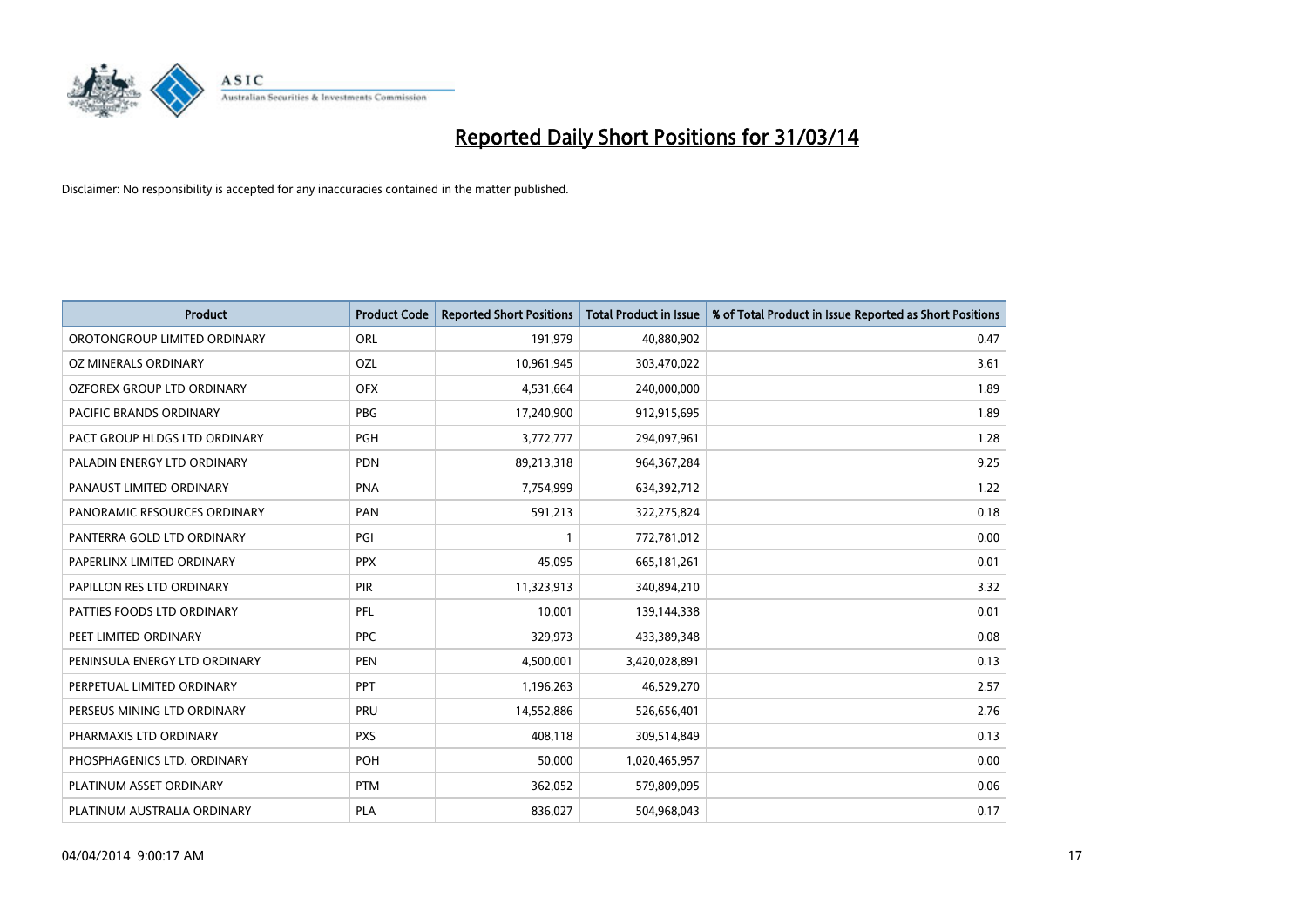

| <b>Product</b>                    | <b>Product Code</b> | <b>Reported Short Positions</b> | <b>Total Product in Issue</b> | % of Total Product in Issue Reported as Short Positions |
|-----------------------------------|---------------------|---------------------------------|-------------------------------|---------------------------------------------------------|
| PLATINUM CAPITAL LTD ORDINARY     | <b>PMC</b>          | 24,121                          | 231,071,933                   | 0.01                                                    |
| PMP LIMITED ORDINARY              | <b>PMP</b>          | 1,584,873                       | 323,781,124                   | 0.49                                                    |
| POSEIDON NICK LTD ORDINARY        | <b>POS</b>          | 496,239                         | 466,264,157                   | 0.11                                                    |
| POTASH MINERALS LTD ORDINARY      | <b>POK</b>          | 43,333                          | 97,115,915                    | 0.04                                                    |
| PRANA BIOTECHNOLOGY ORDINARY      | PBT                 | 1,950,876                       | 429,475,350                   | 0.45                                                    |
| PREMIER INVESTMENTS ORDINARY      | <b>PMV</b>          | 259,799                         | 155,314,874                   | 0.17                                                    |
| PRIMA BIOMED LTD ORDINARY         | <b>PRR</b>          | 681,098                         | 1,228,709,341                 | 0.06                                                    |
| PRIMARY HEALTH CARE ORDINARY      | <b>PRY</b>          | 13,783,734                      | 504,956,647                   | 2.73                                                    |
| PRIME MEDIA GRP LTD ORDINARY      | <b>PRT</b>          | 148,000                         | 366,330,303                   | 0.04                                                    |
| PROGRAMMED ORDINARY               | <b>PRG</b>          | 58,634                          | 118,235,616                   | 0.05                                                    |
| PURA VIDA ENERGY NL ORDINARY      | <b>PVD</b>          | 36,537                          | 126,641,883                   | 0.03                                                    |
| <b>QANTAS AIRWAYS ORDINARY</b>    | QAN                 | 60,714,383                      | 2,196,330,250                 | 2.76                                                    |
| OBE INSURANCE GROUP ORDINARY      | <b>OBE</b>          | 21,685,039                      | 1,248,704,599                 | 1.74                                                    |
| ORXPHARMA LTD ORDINARY            | <b>QRX</b>          | 66,492                          | 164,190,969                   | 0.04                                                    |
| <b>QUBE HOLDINGS LTD ORDINARY</b> | <b>QUB</b>          | 30,476,152                      | 931,433,499                   | 3.27                                                    |
| RAMELIUS RESOURCES ORDINARY       | <b>RMS</b>          | 172,922                         | 365,380,380                   | 0.05                                                    |
| RAMSAY HEALTH CARE ORDINARY       | <b>RHC</b>          | 1,520,012                       | 202,081,252                   | 0.75                                                    |
| RCG CORPORATION LTD ORDINARY      | <b>RCG</b>          | 318,054                         | 263,808,625                   | 0.12                                                    |
| <b>RCR TOMLINSON ORDINARY</b>     | <b>RCR</b>          | 192,733                         | 136,989,238                   | 0.14                                                    |
| <b>REA GROUP ORDINARY</b>         | <b>REA</b>          | 910,811                         | 131,714,699                   | 0.69                                                    |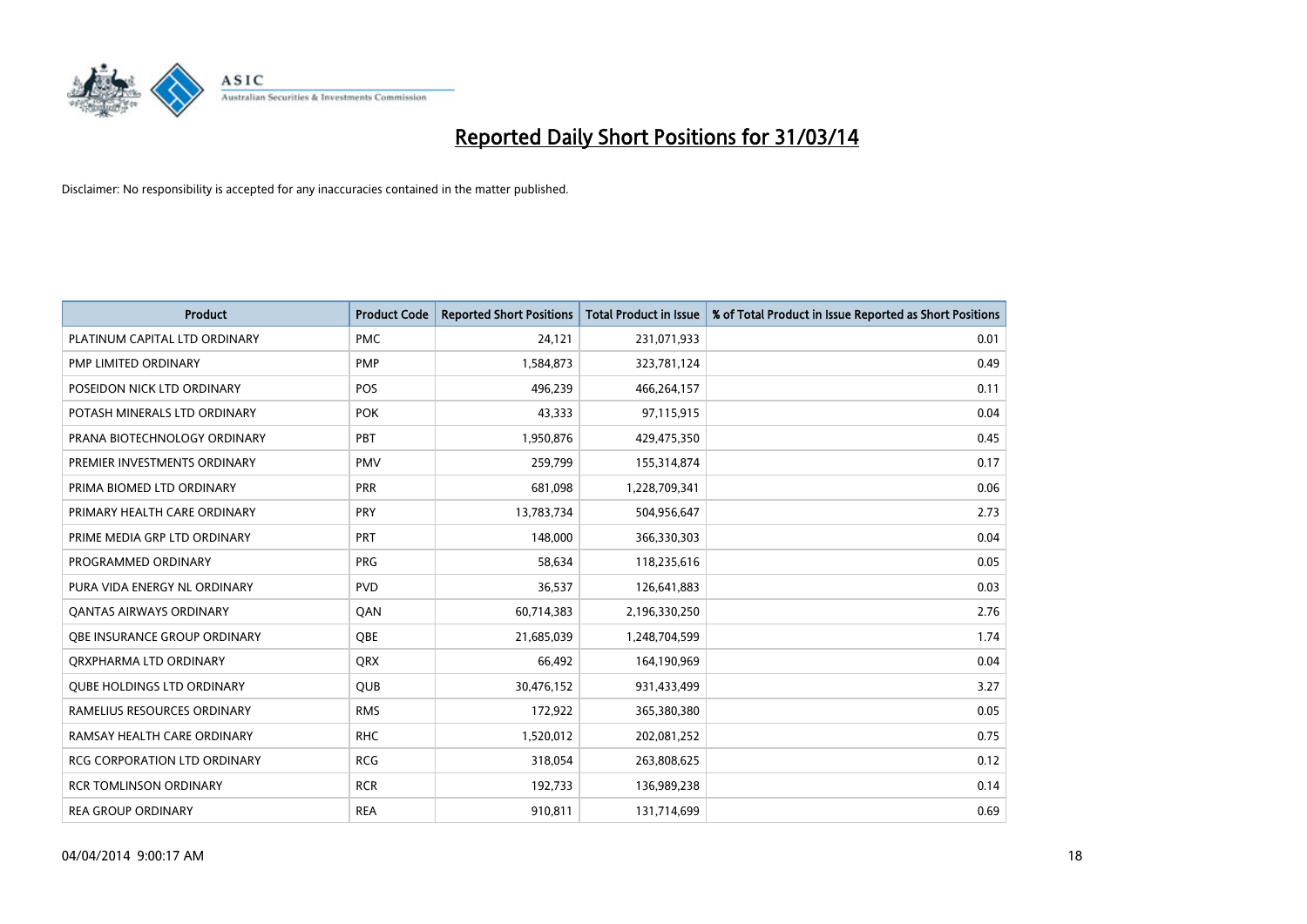

| <b>Product</b>                      | <b>Product Code</b> | <b>Reported Short Positions</b> | <b>Total Product in Issue</b> | % of Total Product in Issue Reported as Short Positions |
|-------------------------------------|---------------------|---------------------------------|-------------------------------|---------------------------------------------------------|
| <b>RECALL HOLDINGS LTD ORDINARY</b> | <b>REC</b>          | 1,574,993                       | 312,836,448                   | 0.50                                                    |
| RECKON LIMITED ORDINARY             | <b>RKN</b>          | 1,289,147                       | 126,913,066                   | 1.02                                                    |
| <b>RED FORK ENERGY ORDINARY</b>     | <b>RFE</b>          | 1,758,245                       | 501,051,719                   | 0.35                                                    |
| REDBANK ENERGY LTD ORDINARY         | <b>AEI</b>          | 13                              | 786,287                       | 0.00                                                    |
| REECE AUSTRALIA LTD. ORDINARY       | <b>REH</b>          | 272                             | 99,600,000                    | 0.00                                                    |
| REED RESOURCES LTD ORDINARY         | <b>RDR</b>          | 248,500                         | 523,453,895                   | 0.05                                                    |
| REGIS RESOURCES ORDINARY            | <b>RRL</b>          | 24,253,175                      | 499,744,095                   | 4.85                                                    |
| RESMED INC CDI 10:1                 | <b>RMD</b>          | 37,092,218                      | 1,415,926,590                 | 2.62                                                    |
| <b>RESOLUTE MINING ORDINARY</b>     | <b>RSG</b>          | 15,282,837                      | 641,189,223                   | 2.38                                                    |
| RESOURCE EQUIP LTD ORDINARY         | <b>RQL</b>          | 300                             | 251,131,629                   | 0.00                                                    |
| <b>RESOURCE GENERATION ORDINARY</b> | <b>RES</b>          | 224,301                         | 581,380,338                   | 0.04                                                    |
| RETAIL FOOD GROUP ORDINARY          | <b>RFG</b>          | 4,278,547                       | 144,049,390                   | 2.97                                                    |
| REX MINERALS LIMITED ORDINARY       | <b>RXM</b>          | 1,660,804                       | 216,907,284                   | 0.77                                                    |
| <b>RIDLEY CORPORATION ORDINARY</b>  | <b>RIC</b>          | 1,954,122                       | 307,817,071                   | 0.63                                                    |
| RIO TINTO LIMITED ORDINARY          | <b>RIO</b>          | 6,346,180                       | 435,758,720                   | 1.46                                                    |
| ROC OIL COMPANY ORDINARY            | <b>ROC</b>          | 538,554                         | 686,568,400                   | 0.08                                                    |
| ROYAL WOLF HOLDINGS ORDINARY        | <b>RWH</b>          | 192,532                         | 100,387,052                   | 0.19                                                    |
| RURALCO HOLDINGS ORDINARY           | <b>RHL</b>          | 3,155                           | 77,291,069                    | 0.00                                                    |
| SAI GLOBAL LIMITED ORDINARY         | SAI                 | 11,294,341                      | 210,774,480                   | 5.36                                                    |
| SALMAT LIMITED ORDINARY             | <b>SLM</b>          | 788                             | 159,812,799                   | 0.00                                                    |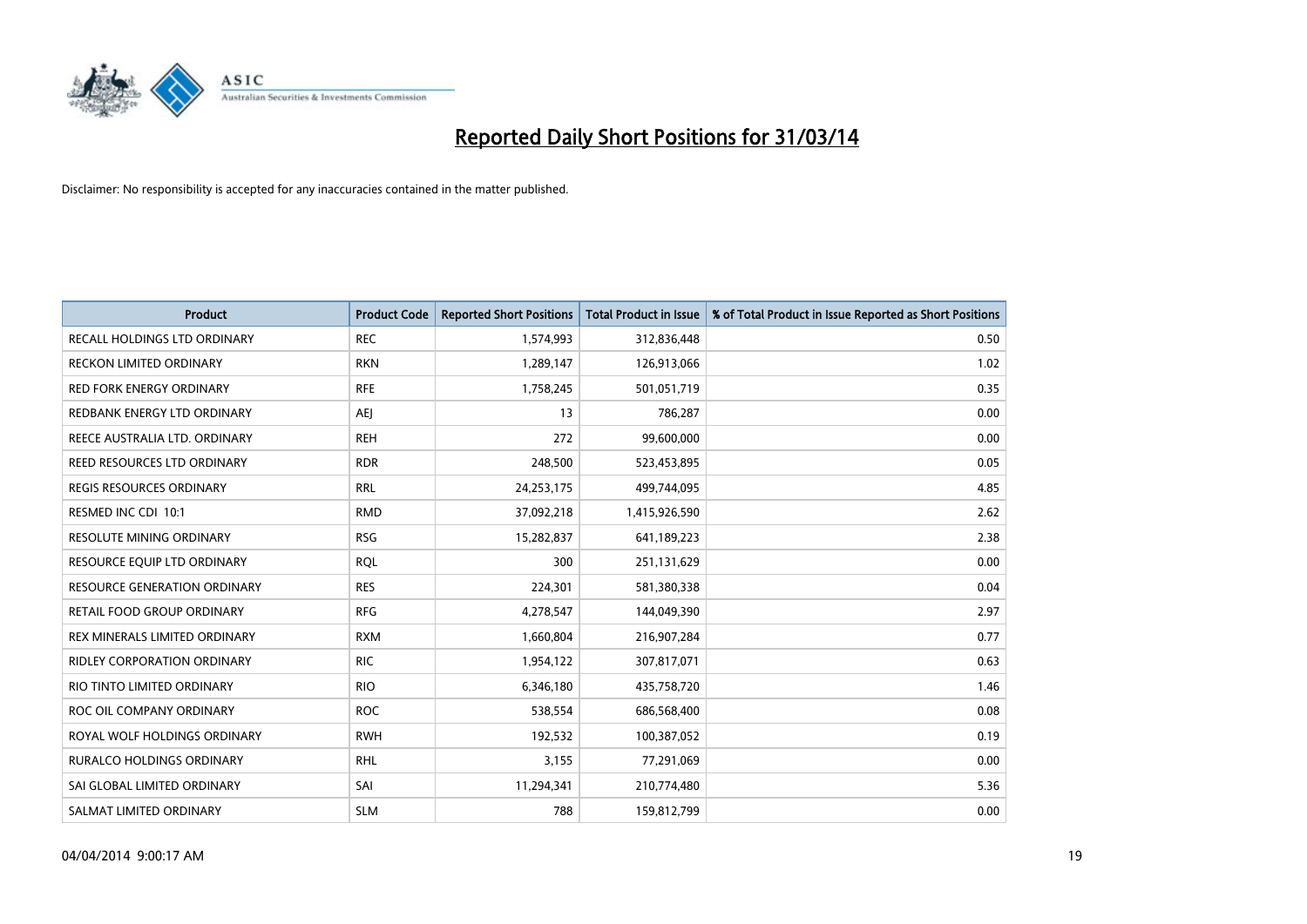

| <b>Product</b>                           | <b>Product Code</b> | <b>Reported Short Positions</b> | <b>Total Product in Issue</b> | % of Total Product in Issue Reported as Short Positions |
|------------------------------------------|---------------------|---------------------------------|-------------------------------|---------------------------------------------------------|
| SAMSON OIL & GAS LTD ORDINARY            | SSN                 | 11,334,000                      | 2,547,627,193                 | 0.44                                                    |
| SANDFIRE RESOURCES ORDINARY              | <b>SFR</b>          | 1,026,665                       | 155,640,968                   | 0.66                                                    |
| <b>SANTOS LTD ORDINARY</b>               | <b>STO</b>          | 6,907,761                       | 975,312,895                   | 0.71                                                    |
| SARACEN MINERAL ORDINARY                 | <b>SAR</b>          | 4,957,858                       | 792,784,738                   | 0.63                                                    |
| SCA PROPERTY GROUP STAPLED SECURITIES    | SCP                 | 46,717,301                      | 648,628,320                   | 7.20                                                    |
| SEEK LIMITED ORDINARY                    | <b>SEK</b>          | 5,198,808                       | 340,384,875                   | 1.53                                                    |
| SELECT HARVESTS ORDINARY                 | SHV                 | 8,777                           | 57,815,720                    | 0.02                                                    |
| SENEX ENERGY LIMITED ORDINARY            | <b>SXY</b>          | 7,132,604                       | 1,145,058,917                 | 0.62                                                    |
| SERVCORP LIMITED ORDINARY                | SRV                 | 26,646                          | 98,432,275                    | 0.03                                                    |
| SERVICE STREAM ORDINARY                  | <b>SSM</b>          | 30                              | 326,943,570                   | 0.00                                                    |
| SEVEN GROUP HOLDINGS ORDINARY            | <b>SVW</b>          | 332,192                         | 308,160,281                   | 0.11                                                    |
| SEVEN WEST MEDIA LTD ORDINARY            | <b>SWM</b>          | 9,652,755                       | 999,160,872                   | 0.97                                                    |
| SIGMA PHARMACEUTICAL ORDINARY            | <b>SIP</b>          | 9,900,095                       | 1,119,954,243                 | 0.88                                                    |
| SILEX SYSTEMS ORDINARY                   | <b>SLX</b>          | 2,966,635                       | 170,367,734                   | 1.74                                                    |
| SILVER CHEF LIMITED ORDINARY             | <b>SIV</b>          | 101,882                         | 29,333,629                    | 0.35                                                    |
| SILVER LAKE RESOURCE ORDINARY            | <b>SLR</b>          | 28,041,279                      | 503,233,971                   | 5.57                                                    |
| SIMS METAL MGMT LTD ORDINARY             | SGM                 | 14,435,759                      | 204,468,597                   | 7.06                                                    |
| SINGAPORE TELECOMM. CHESS DEPOSITARY INT | SGT                 | 4,024,714                       | 141,656,570                   | 2.84                                                    |
| SINO GAS ENERGY ORDINARY                 | <b>SEH</b>          | 1,324,265                       | 1,530,457,040                 | 0.09                                                    |
| SIRIUS RESOURCES NL ORDINARY             | <b>SIR</b>          | 11,496,604                      | 261,980,167                   | 4.39                                                    |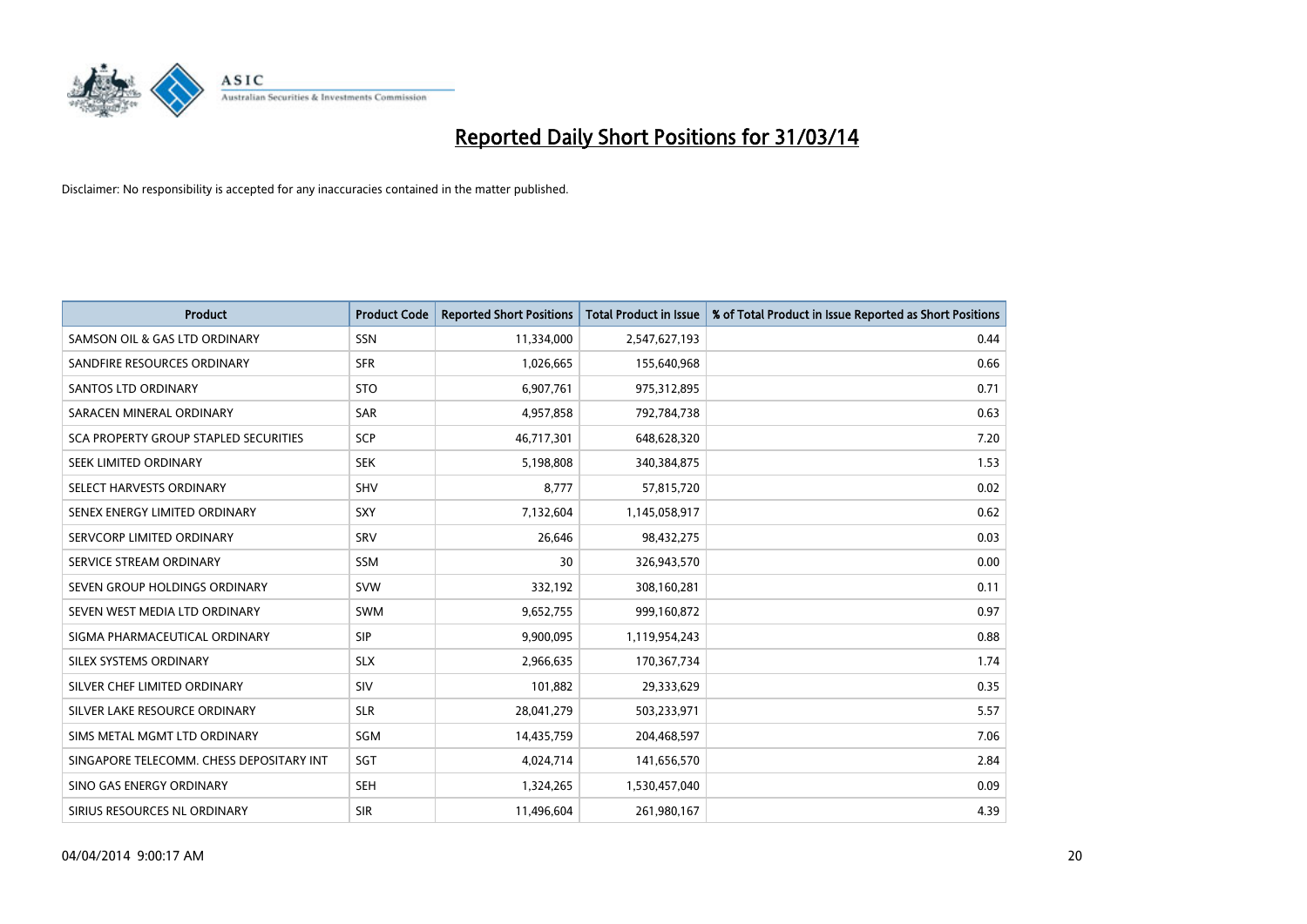

| <b>Product</b>                           | <b>Product Code</b> | <b>Reported Short Positions</b> | <b>Total Product in Issue</b> | % of Total Product in Issue Reported as Short Positions |
|------------------------------------------|---------------------|---------------------------------|-------------------------------|---------------------------------------------------------|
| SIRTEX MEDICAL ORDINARY                  | <b>SRX</b>          | 145,428                         | 56,108,439                    | 0.26                                                    |
| SKILLED GROUP LTD ORDINARY               | <b>SKE</b>          | 2,652,074                       | 235,254,496                   | 1.13                                                    |
| <b>SKY NETWORK ORDINARY</b>              | <b>SKT</b>          | 171,092                         | 389,139,785                   | 0.04                                                    |
| SKYCITY ENT GRP LTD ORDINARY             | <b>SKC</b>          | 466,800                         | 580,016,676                   | 0.08                                                    |
| <b>SLATER &amp; GORDON ORDINARY</b>      | SGH                 | 4,190,028                       | 203,821,542                   | 2.06                                                    |
| SMS MANAGEMENT, ORDINARY                 | SMX                 | 2,281,443                       | 70,099,763                    | 3.25                                                    |
| SONIC HEALTHCARE ORDINARY                | <b>SHL</b>          | 4,452,925                       | 400,786,556                   | 1.11                                                    |
| SOUL PATTINSON (W.H) ORDINARY            | SOL                 | 23,390                          | 239,395,320                   | 0.01                                                    |
| SOUTH BOULDER MINES ORDINARY             | <b>STB</b>          |                                 | 128,677,826                   | 0.00                                                    |
| SP AUSNET STAPLED SECURITIES             | <b>SPN</b>          | 77,523,830                      | 3,386,607,080                 | 2.29                                                    |
| SPARK INFRASTRUCTURE STAPLED US PROHIBT. | SKI                 | 45,812,456                      | 1,326,734,264                 | 3.45                                                    |
| SPDR 200 FUND ETF UNITS                  | <b>STW</b>          | 42,743                          | 45,026,368                    | 0.09                                                    |
| SPDR 200 RESOURCES ETF UNITS             | <b>OZR</b>          | 20,538                          | 1,601,962                     | 1.28                                                    |
| SPDR SMALL ORDS ETF UNITS                | SSO                 | 147,078                         | 801,304                       | 18.35                                                   |
| SPECIALTY FASHION ORDINARY               | <b>SFH</b>          | 50,001                          | 192,236,121                   | 0.03                                                    |
| ST BARBARA LIMITED ORDINARY              | SBM                 | 28,598,190                      | 488,074,077                   | 5.86                                                    |
| STARPHARMA HOLDINGS ORDINARY             | SPL                 | 15,003,279                      | 284,664,680                   | 5.27                                                    |
| STEADFAST GROUP LTD ORDINARY             | <b>SDF</b>          | 988,338                         | 500,971,408                   | 0.20                                                    |
| STHN CROSS MEDIA ORDINARY                | SXL                 | 12,148,929                      | 705,246,986                   | 1.72                                                    |
| STOCKLAND UNITS/ORD STAPLED              | SGP                 | 11,168,439                      | 2,326,978,560                 | 0.48                                                    |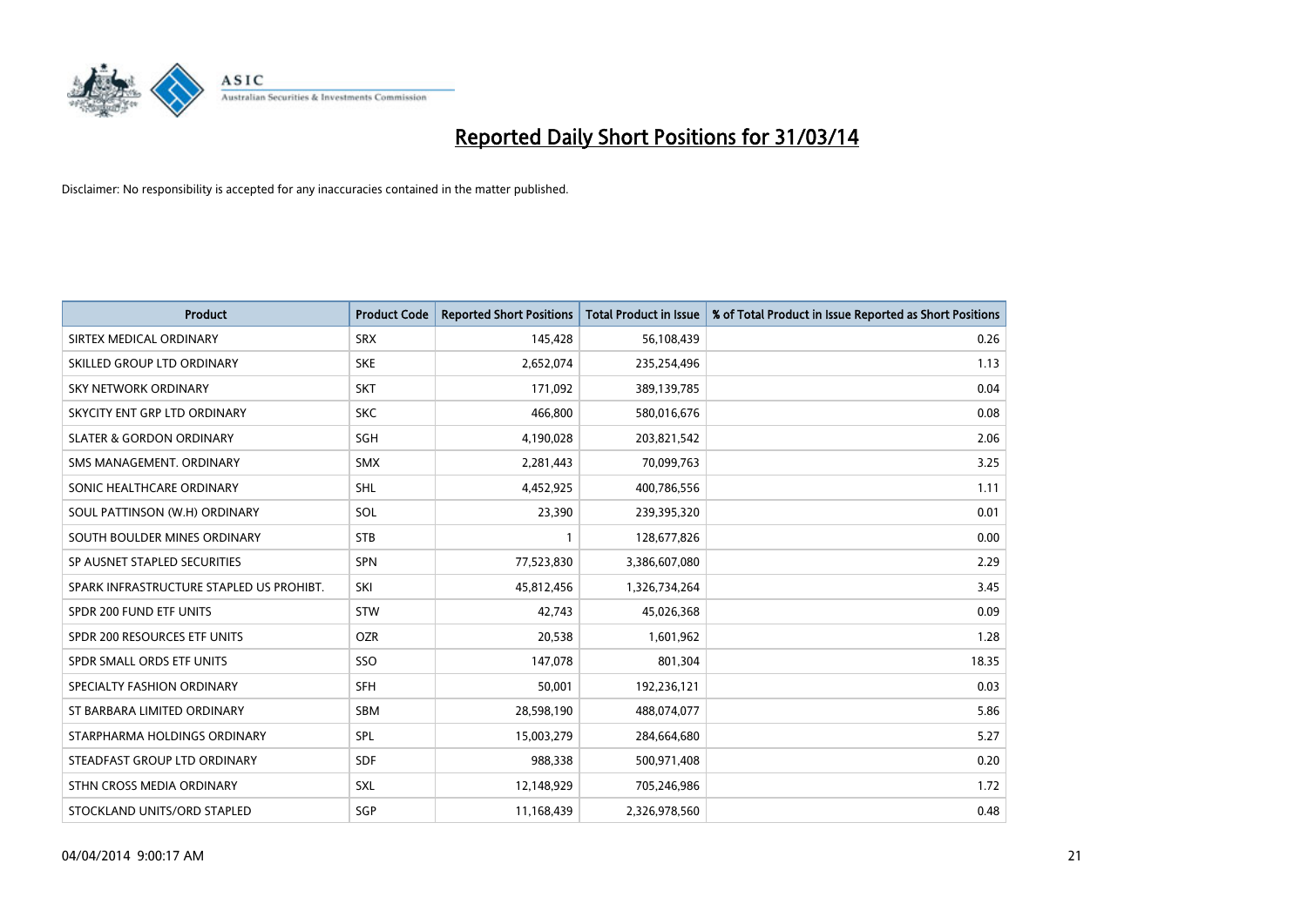

| <b>Product</b>                   | <b>Product Code</b> | <b>Reported Short Positions</b> | <b>Total Product in Issue</b> | % of Total Product in Issue Reported as Short Positions |
|----------------------------------|---------------------|---------------------------------|-------------------------------|---------------------------------------------------------|
| STRAITS RES LTD. ORDINARY        | <b>SRO</b>          | 28,747                          | 1,217,730,293                 | 0.00                                                    |
| STW COMMUNICATIONS ORDINARY      | SGN                 | 1,164,604                       | 403,828,512                   | 0.29                                                    |
| SUNCORP GROUP LTD ORDINARY       | <b>SUN</b>          | 8,992,411                       | 1,286,600,980                 | 0.70                                                    |
| SUNDANCE ENERGY ORDINARY         | <b>SEA</b>          | 9,732,582                       | 526,911,724                   | 1.85                                                    |
| SUNDANCE RESOURCES ORDINARY      | SDL                 | 84,926,540                      | 3,079,369,367                 | 2.76                                                    |
| SUNLAND GROUP LTD ORDINARY       | <b>SDG</b>          | 52,018                          | 181,710,087                   | 0.03                                                    |
| SUPER RET REP LTD ORDINARY       | SUL                 | 4,002,261                       | 196,731,620                   | 2.03                                                    |
| SYD AIRPORT STAPLED US PROHIBIT. | <b>SYD</b>          | 16,016,078                      | 2,216,216,041                 | 0.72                                                    |
| SYRAH RESOURCES ORDINARY         | <b>SYR</b>          | 4,466,575                       | 162,385,614                   | 2.75                                                    |
| TABCORP HOLDINGS LTD ORDINARY    | <b>TAH</b>          | 19,047,089                      | 762,954,019                   | 2.50                                                    |
| TAP OIL LIMITED ORDINARY         | <b>TAP</b>          | 54,866                          | 242,237,221                   | 0.02                                                    |
| TASSAL GROUP LIMITED ORDINARY    | <b>TGR</b>          | 172,025                         | 146,507,029                   | 0.12                                                    |
| TATTS GROUP LTD ORDINARY         | <b>TTS</b>          | 12,604,657                      | 1,417,117,821                 | 0.89                                                    |
| <b>TECHNOLOGY ONE ORDINARY</b>   | <b>TNE</b>          | 220,961                         | 307,751,455                   | 0.07                                                    |
| TELECOM CORPORATION ORDINARY     | <b>TEL</b>          | 15,361,550                      | 1,824,369,462                 | 0.84                                                    |
| TELSTRA CORPORATION, ORDINARY    | <b>TLS</b>          | 9,905,990                       | 12,443,074,357                | 0.08                                                    |
| TEN NETWORK HOLDINGS ORDINARY    | <b>TEN</b>          | 148,929,174                     | 2,630,984,596                 | 5.66                                                    |
| TERANGA GOLD CORP CDI 1:1        | <b>TGZ</b>          | 248,769                         | 107,748,431                   | 0.23                                                    |
| TFS CORPORATION LTD ORDINARY     | <b>TFC</b>          | 1,161,565                       | 282,157,408                   | 0.41                                                    |
| THE REJECT SHOP ORDINARY         | <b>TRS</b>          | 1,726,245                       | 28,826,248                    | 5.99                                                    |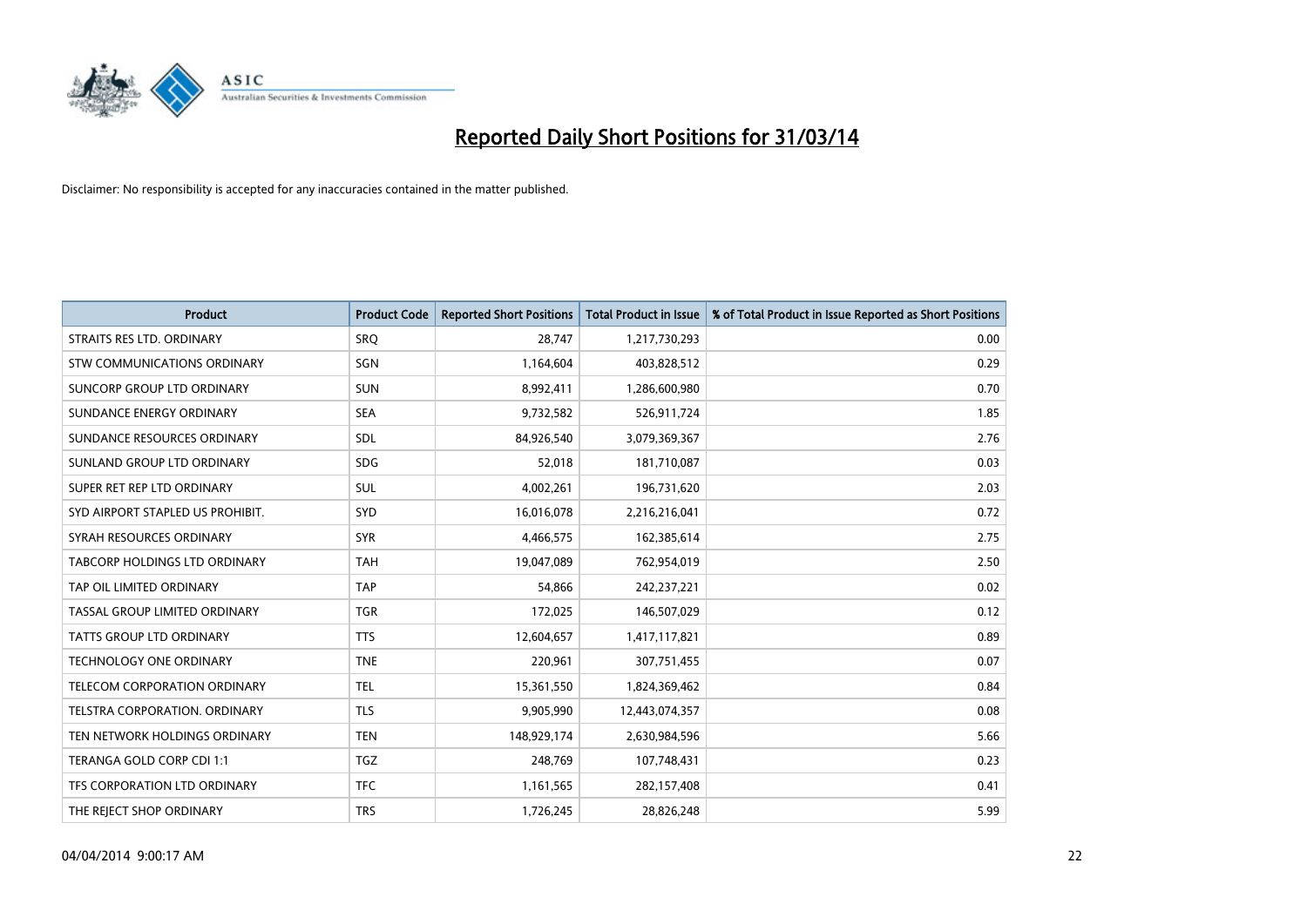

| Product                               | <b>Product Code</b> | <b>Reported Short Positions</b> | <b>Total Product in Issue</b> | % of Total Product in Issue Reported as Short Positions |
|---------------------------------------|---------------------|---------------------------------|-------------------------------|---------------------------------------------------------|
| <b>TIGER RESOURCES ORDINARY</b>       | <b>TGS</b>          | 138,161                         | 803,311,695                   | 0.02                                                    |
| TOLL HOLDINGS LTD ORDINARY            | <b>TOL</b>          | 34,449,143                      | 717,133,875                   | 4.80                                                    |
| TOX FREE SOLUTIONS ORDINARY           | <b>TOX</b>          | 2,320,930                       | 133,252,359                   | 1.74                                                    |
| TPG TELECOM LIMITED ORDINARY          | <b>TPM</b>          | 2,783,948                       | 793,808,141                   | 0.35                                                    |
| <b>TRADE ME GROUP ORDINARY</b>        | <b>TME</b>          | 1,741,277                       | 396,548,005                   | 0.44                                                    |
| <b>TRANSFIELD SERVICES ORDINARY</b>   | <b>TSE</b>          | 38,101,895                      | 512,457,716                   | 7.44                                                    |
| TRANSPACIFIC INDUST, ORDINARY         | <b>TPI</b>          | 15,088,744                      | 1,578,786,704                 | 0.96                                                    |
| TRANSURBAN GROUP TRIPLE STAPLED SEC.  | <b>TCL</b>          | 7,807,370                       | 1,491,855,200                 | 0.52                                                    |
| <b>TREASURY GROUP ORDINARY</b>        | <b>TRG</b>          | 28,974                          | 23,070,755                    | 0.13                                                    |
| TREASURY WINE ESTATE ORDINARY         | <b>TWE</b>          | 51,879,510                      | 647,227,144                   | 8.02                                                    |
| TROY RESOURCES LTD ORDINARY           | <b>TRY</b>          | 3,886,713                       | 190,775,997                   | 2.04                                                    |
| TWENTY-FIRST FOX INC A NON-VOTING CDI | <b>FOXLV</b>        | 347,496                         | 20,840,872                    | 1.67                                                    |
| TWENTY-FIRST FOX INC B VOTING CDI     | <b>FOX</b>          | 1,775,697                       | 166,198,478                   | 1.07                                                    |
| UGL LIMITED ORDINARY                  | UGL                 | 24,758,030                      | 166,511,240                   | 14.87                                                   |
| UNILIFE CORPORATION CDI 6:1           | <b>UNS</b>          | 51,116                          | 268,224,054                   | 0.02                                                    |
| UXC LIMITED ORDINARY                  | <b>UXC</b>          | 3,279,506                       | 320,706,487                   | 1.02                                                    |
| VEDA GROUP LTD ORDINARY               | <b>VED</b>          | 7,177,062                       | 842,055,406                   | 0.85                                                    |
| VILLAGE ROADSHOW LTD ORDINARY         | <b>VRL</b>          | 1,125,758                       | 159,498,988                   | 0.71                                                    |
| <b>VIRGIN AUS HLDG LTD ORDINARY</b>   | <b>VAH</b>          | 66,138,454                      | 3,514,825,734                 | 1.88                                                    |
| VIRTUS HEALTH LTD ORDINARY            | <b>VRT</b>          | 3,465,986                       | 79,722,678                    | 4.35                                                    |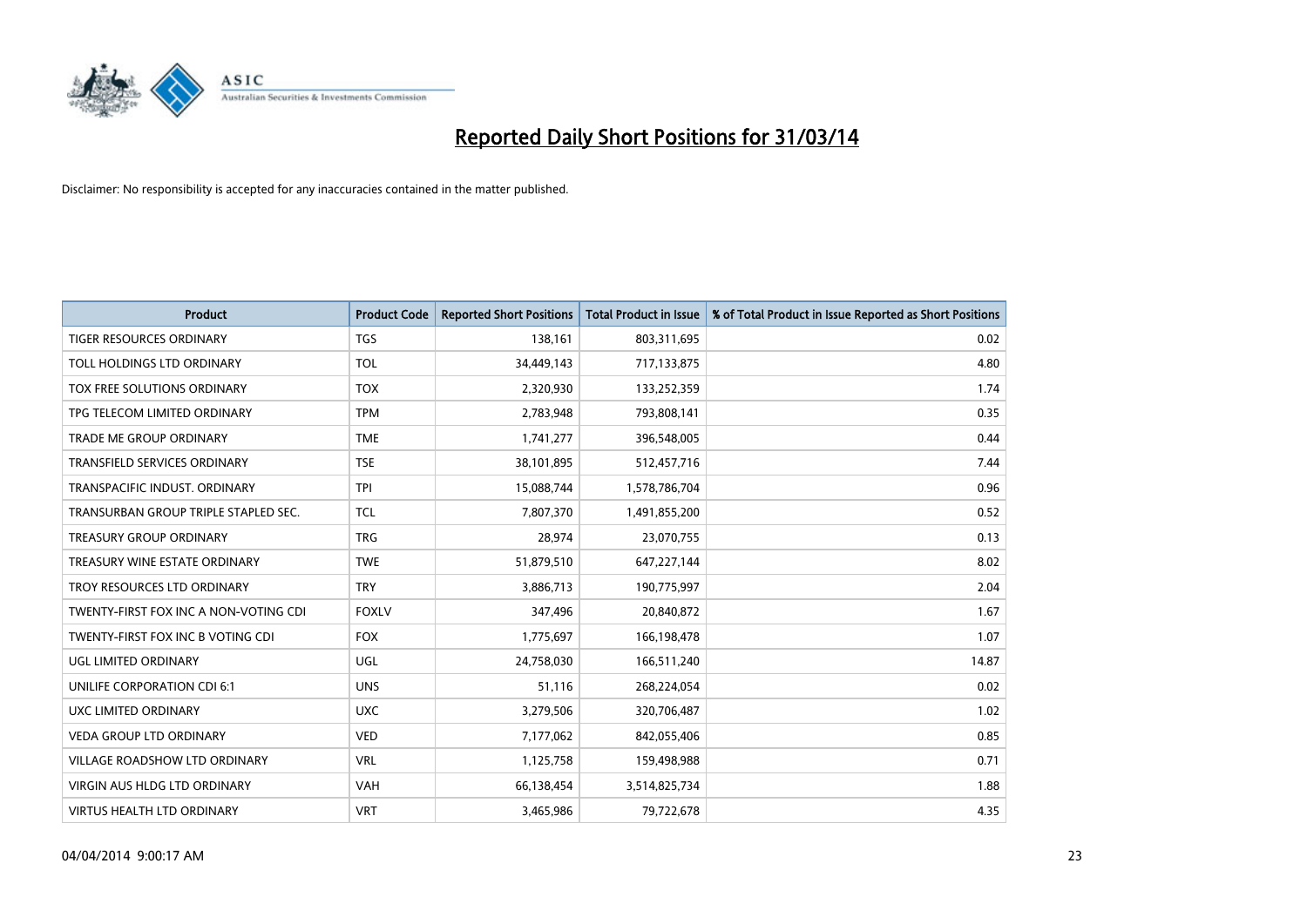

| <b>Product</b>                       | <b>Product Code</b> | <b>Reported Short Positions</b> | <b>Total Product in Issue</b> | % of Total Product in Issue Reported as Short Positions |
|--------------------------------------|---------------------|---------------------------------|-------------------------------|---------------------------------------------------------|
| VISION EYE INSTITUTE ORDINARY        | <b>VEI</b>          | 217,016                         | 160,759,740                   | 0.13                                                    |
| <b>VOCATION LTD ORDINARY</b>         | <b>VET</b>          | 10,745,072                      | 200,000,000                   | 5.37                                                    |
| <b>VOCUS COMMS LTD ORDINARY</b>      | <b>VOC</b>          | 504,770                         | 92,740,166                    | 0.54                                                    |
| <b>WATPAC LIMITED ORDINARY</b>       | <b>WTP</b>          | 4,422                           | 186,489,922                   | 0.00                                                    |
| WEBIET LIMITED ORDINARY              | <b>WEB</b>          | 1,950,653                       | 79,397,959                    | 2.46                                                    |
| <b>WESFARMERS LIMITED ORDINARY</b>   | <b>WES</b>          | 5,537,384                       | 1,143,274,951                 | 0.48                                                    |
| WESTERN AREAS LTD ORDINARY           | <b>WSA</b>          | 20,552,202                      | 226,392,226                   | 9.08                                                    |
| WESTERN DESERT RES. ORDINARY         | <b>WDR</b>          | 7,439,585                       | 500,040,257                   | 1.49                                                    |
| WESTERN DESERT RES. RIGHTS 31-MAR-14 | <b>WDRR</b>         | 702,123                         | 120,009,662                   | 0.59                                                    |
| WESTFIELD GROUP ORD/UNIT STAPLED SEC | <b>WDC</b>          | 6,131,961                       | 2,113,501,814                 | 0.29                                                    |
| WESTFIELD RETAIL TST UNIT STAPLED    | <b>WRT</b>          | 21,873,868                      | 2,979,214,029                 | 0.73                                                    |
| <b>WESTPAC BANKING CORP ORDINARY</b> | <b>WBC</b>          | 19,634,569                      | 3,109,048,309                 | 0.63                                                    |
| <b>WESTSIDE CORPORATION ORDINARY</b> | <b>WCL</b>          | 100,000                         | 443,925,821                   | 0.02                                                    |
| WHITE ENERGY COMPANY ORDINARY        | <b>WEC</b>          | 1,649,423                       | 322,974,494                   | 0.51                                                    |
| WHITEHAVEN COAL ORDINARY             | <b>WHC</b>          | 68,998,201                      | 1,025,692,710                 | 6.73                                                    |
| WIDE BAY AUST LTD ORDINARY           | <b>WBB</b>          | 451                             | 36,238,600                    | 0.00                                                    |
| WINDIMURRA VANADIUM ORDINARY         | <b>WVL</b>          | 20,461                          | 19,284,366                    | 0.11                                                    |
| WOODSIDE PETROLEUM ORDINARY          | <b>WPL</b>          | 6,287,747                       | 823,910,657                   | 0.76                                                    |
| WOOLWORTHS LIMITED ORDINARY          | <b>WOW</b>          | 9,303,509                       | 1,254,680,145                 | 0.74                                                    |
| WORLEYPARSONS LTD ORDINARY           | <b>WOR</b>          | 3,054,664                       | 243,480,720                   | 1.25                                                    |